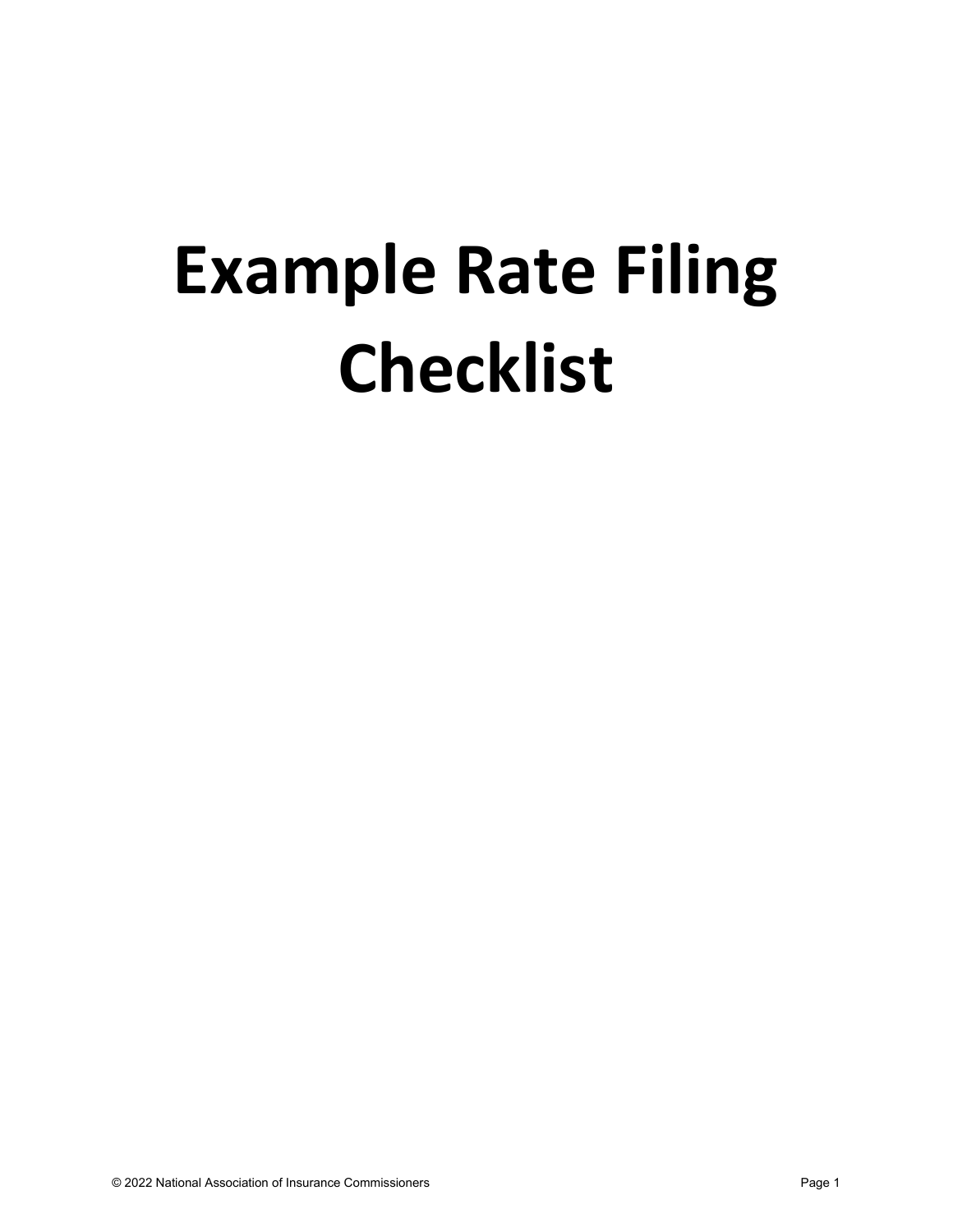| Completed | N/A | <b>EXAMPLE RATE/RULE FILING CHECKLIST</b> |                                                                                                                                                                                                                                                                                                                                                                                                      |
|-----------|-----|-------------------------------------------|------------------------------------------------------------------------------------------------------------------------------------------------------------------------------------------------------------------------------------------------------------------------------------------------------------------------------------------------------------------------------------------------------|
|           |     | 1.                                        | Please complete all check boxes on this form or your filing may be returned<br>"Rejected," and a resubmission may be necessary.                                                                                                                                                                                                                                                                      |
|           |     | 2.                                        | All rate information must be completed on the rate/rule tab without capping.                                                                                                                                                                                                                                                                                                                         |
|           |     | 3.                                        | All proposed rate/rule manual pages must be submitted under the rate/rule<br>schedule tab for approval.                                                                                                                                                                                                                                                                                              |
|           |     | 4.                                        | Complete rate/rule manual with all proposed changes must be submitted under<br>supporting documents tab as this will be marked informational only. A complete<br>manual should consist of all corresponding rules for your optional forms, all<br>rules corresponding to your rating factors, all rating factors, territory definitions<br>and factors, and all proposed changes to rules and rates. |
|           |     | 5.                                        | Provide a histogram on an uncapped basis. If the filing contains more than one<br>company, please provide a separate histogram for each company.                                                                                                                                                                                                                                                     |
|           |     | 6.                                        | Provide the characteristics of the insured(s) receiving the maximum rate<br>increase. If the filing contains more than one company, please provide a<br>separate histogram for each company.                                                                                                                                                                                                         |
|           |     | 7.                                        | Provide the average dollar change, the maximum dollar change, and minimum<br>dollar change on an uncapped basis. If the filing contains more than one<br>company, please provide a separate histogram for each company.                                                                                                                                                                              |
|           |     | 8.                                        | Please provide our department with a talking points sheet that will assist our<br>consumer assistance division should we receive consumer complaints regarding<br>the rate increase. This submission should provide detailed information that we<br>can share with policyholders that will explain what it is causing this rate<br>increase.                                                         |
|           |     | 9.                                        | Please provide us with the breakdown of the permissible loss ratio by coverage<br>including:<br>Taxes, licenses, and fees<br>a.<br>Total production expense<br>b.<br>Underwriting profit<br>c.<br>Any other fees that comprise the permissible loss ratio<br>d.<br>e. Permissible loss ratio                                                                                                         |
|           |     | 10.                                       | Provide all support and justification exhibits for rate change including how you<br>derived your overall indication, all support for proposed factor changes, etc.                                                                                                                                                                                                                                   |
|           |     | 11.                                       | This checklist item is only required for Personal Auto rate filings: Provide the<br>percentage breakdown of the rate impact. If the filing contains more than one<br>company, please provide a separate histogram for each company.                                                                                                                                                                  |
|           |     | 12.                                       | Rates developed using generalized linear modeling or other predictive modeling<br>techniques must include a detailed narrative of the modeling process. This<br>should include a description of the modeling data, variable selection process,<br>data dictionary, model testing & validation, and any judgements made<br>throughout the process.                                                    |
|           |     | 13.                                       | If a GLM (Generalized Linear Model) is currently in use, the company must<br>include the SERFF tracking number of the original GLM filing.                                                                                                                                                                                                                                                           |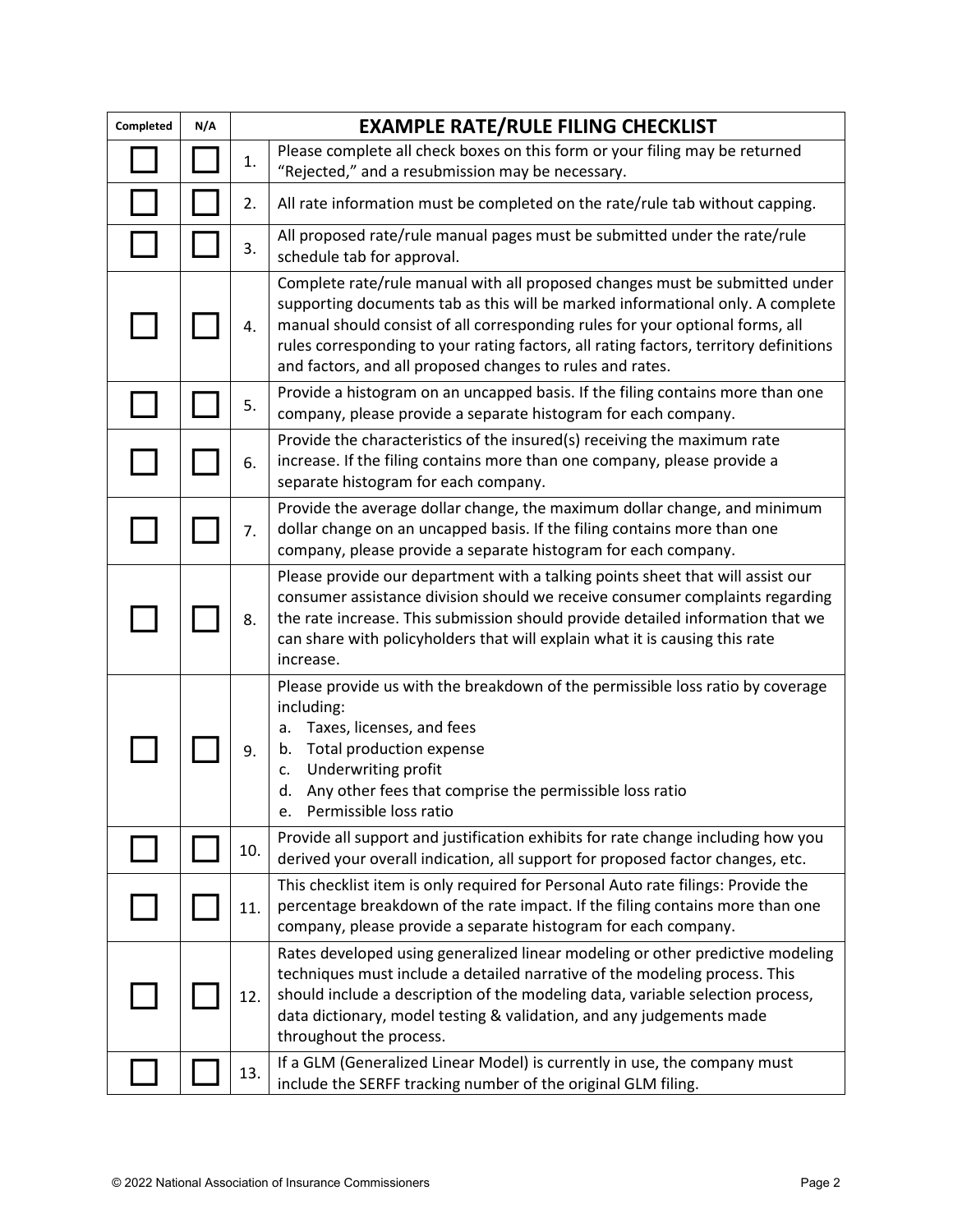# **Example Disclosure Notice for Rate Increase with Capping**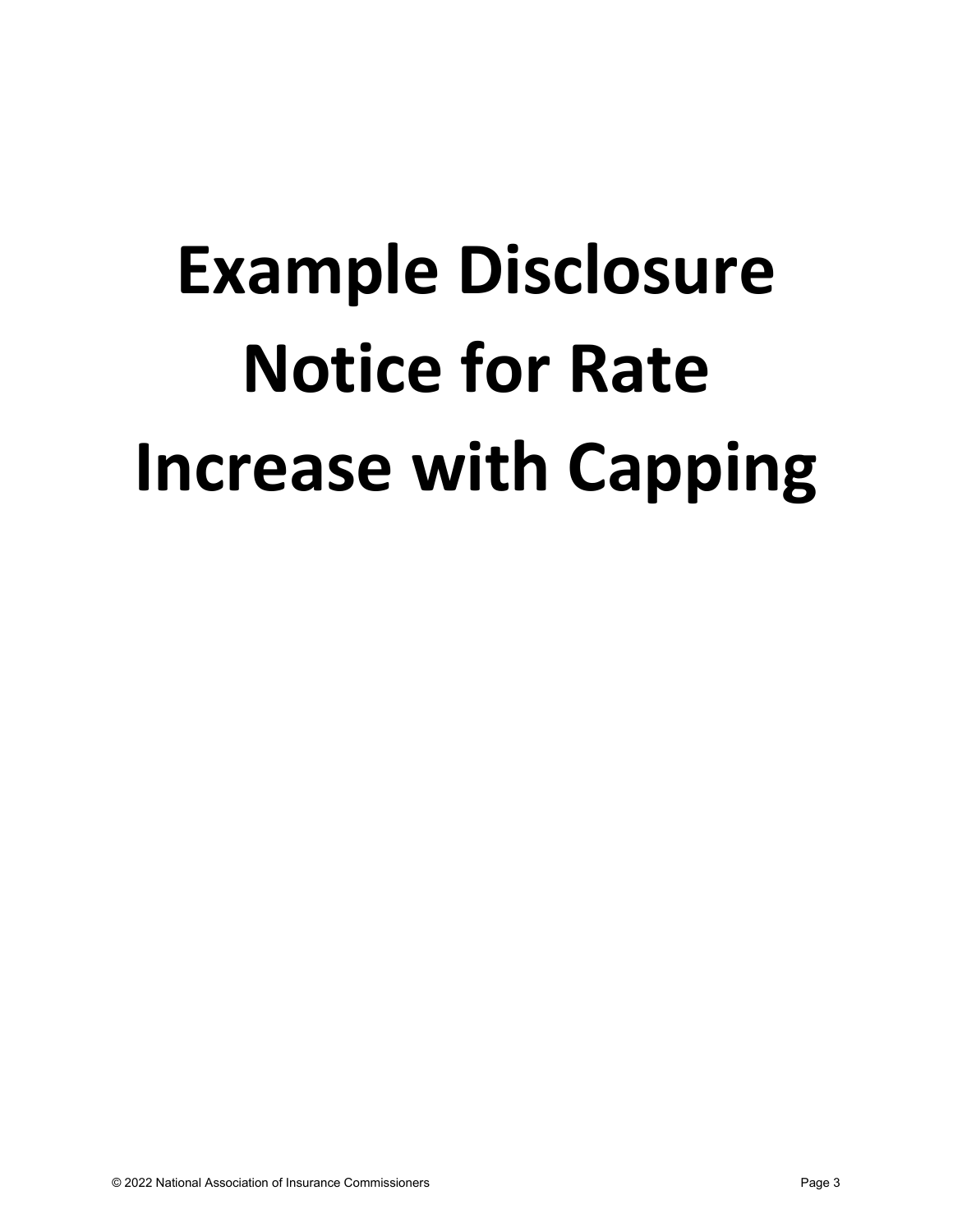## **FINAL VERSION OF DISCLOSURE NOTICE**

## **Renewal Premium that is a result of a capping procedure employed by the insured**

## **Instructions to Insurers:**

- Each insured receiving at least a 10% premium increase at renewal must receive a Disclosure Notice.
- This notice must be sent to the insured at least 30 days prior to the renewal date. It may be included with the renewal notice or may be sent in a separate mailing, or by email if the insured has elected to receive email notifications.
- The Disclosure Notice must include a listing of the rating factors/characteristics, and the dollar impact of each rating factor/characteristic on the premium increase, such that at least 80% of the uncapped premium increase is explained.
	- o The rating factors should be listed in descending order of dollar impact.
	- $\circ$  Note that a "change in underwriting tier" is not acceptable as a rating factor to be listed. All rating factors/characteristics listed must be such that the insured can understand its content and determine if they have the ability to mitigate the increase caused by that rating factor. If multiple rating characteristics define the underwriting tier, then the premium increase caused by each of those rating characteristics must be considered separately.
- If an insurer already has a notification process acceptable to the State's regulator, the insurer could be allowed to continue to use the process that is in place.
- The following Disclosure Notice is the minimum required notice. Insurers are permitted to provide additional information if so desired.

## **Auto Insurance Premium Increase Notice**

## **Your auto insurance premium is increasing.**

Your current auto insurance premium [for what period] is  $\frac{1,175}{1}$  [how often].

Each insurer files a rating plan with the state insurance department for their approval. According to the rating plan we filed with your state, your premium would be increased to  $\frac{2,121}{2}$  the next time you renew your policy, which is scheduled for [date].

## **However**, **the next time you renew your policy your premium will increase by \$88 to \$1,257.**

Your premium **will continue to increase with each of the next [how many] renewals** until it reaches \$2,121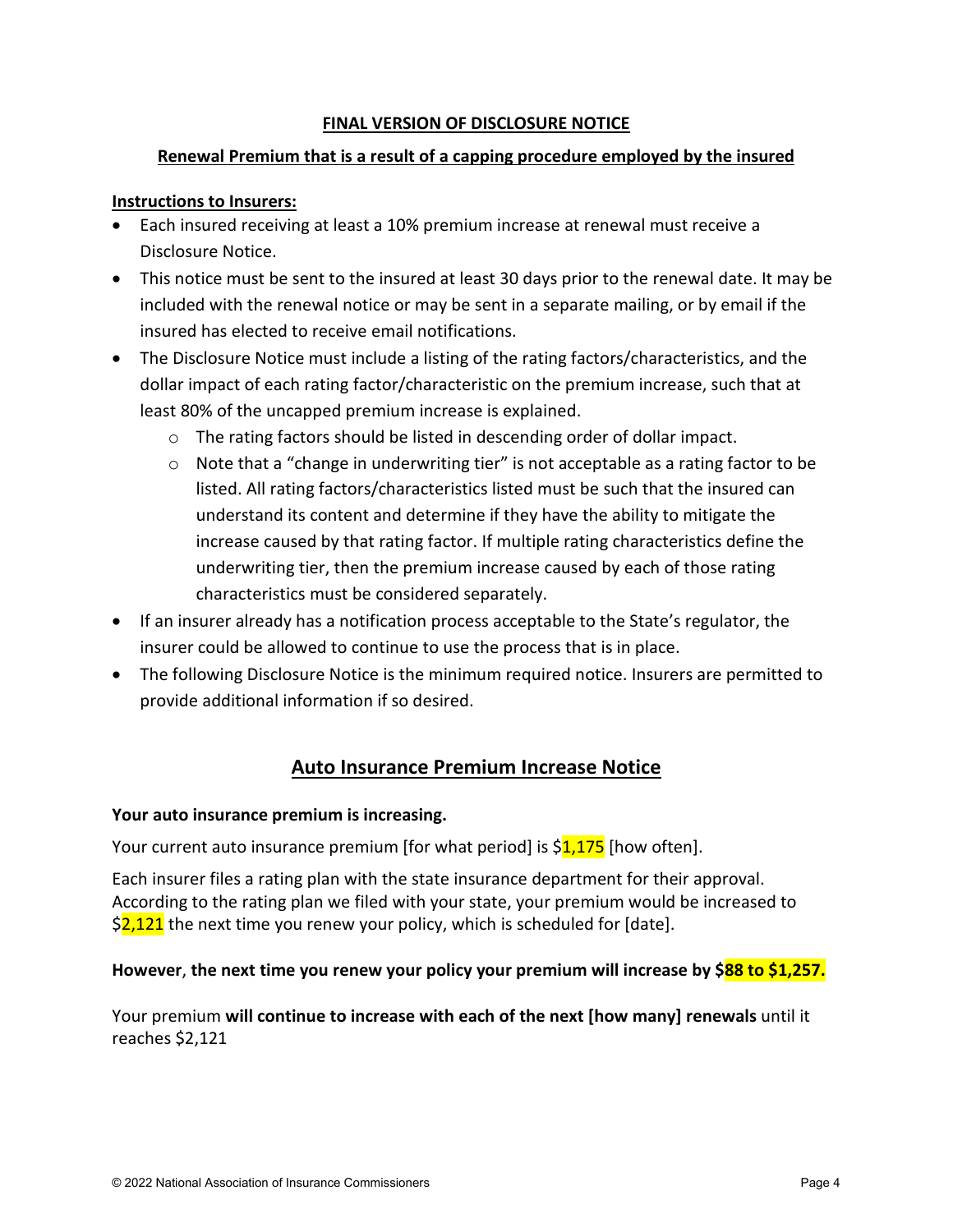Remember that there also are other reasons your auto insurance premium could change in the future. For example, if you change your coverage, or if your personal characteristics change, (such as your number of accidents or violations), your premium could increase or decrease.

Here are the major reasons for this increase in your premium, along with the dollar impact of each of those reasons:

## **Reasons for your premium increase and the dollar impact**

- **Reason 1 raised your premium \$A**
- **Reason 2 raised your premium \$B**
- **Reason 3 raised your premium \$C**
- **Reason 4 raised your premium \$D**
- **Reason 5 raised your premium \$E**

Please call your agent or our Customer Service Representative at (xxx) xxx-xxxx with any questions.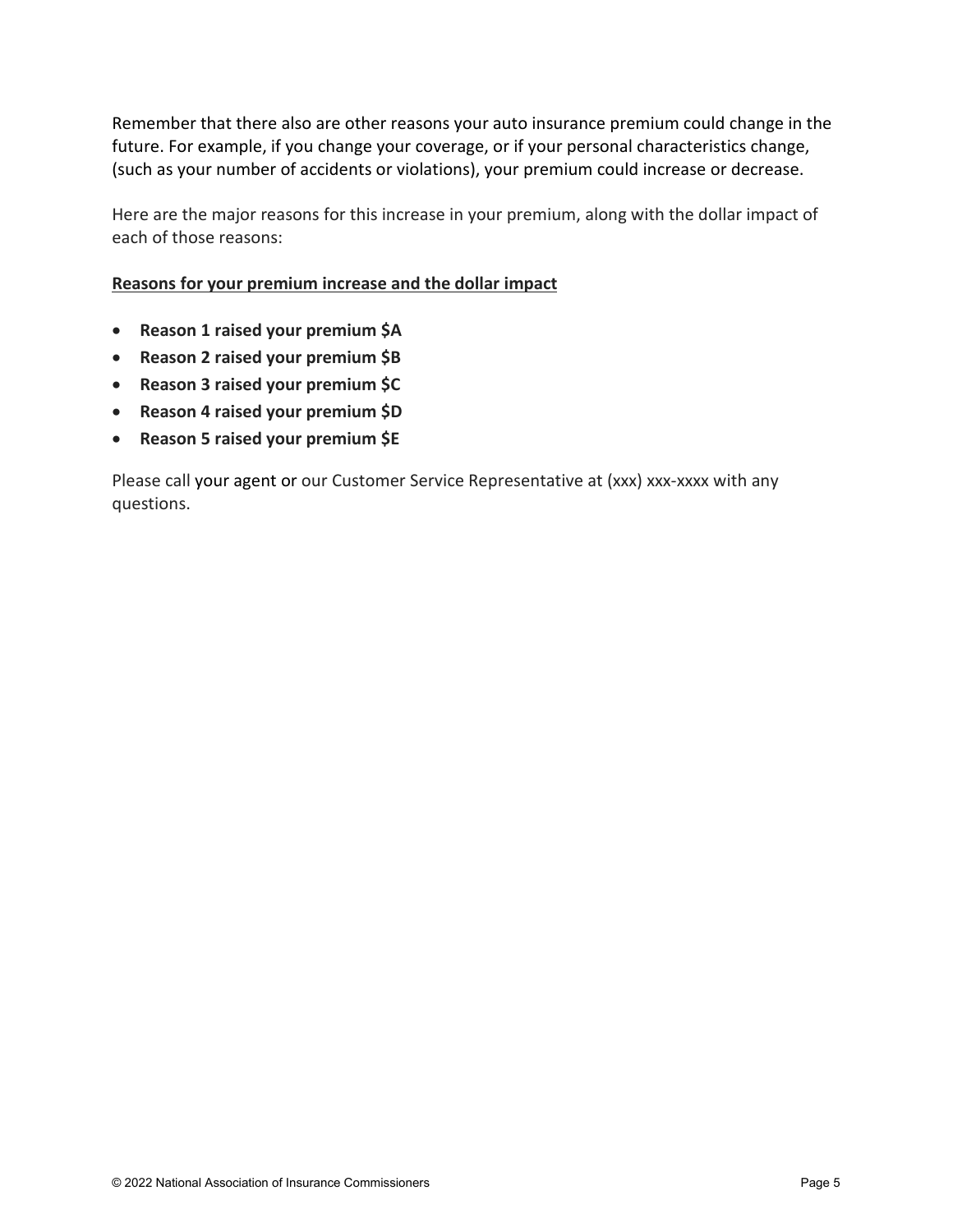# **Example Disclosure Notice for Rate Increase without Capping**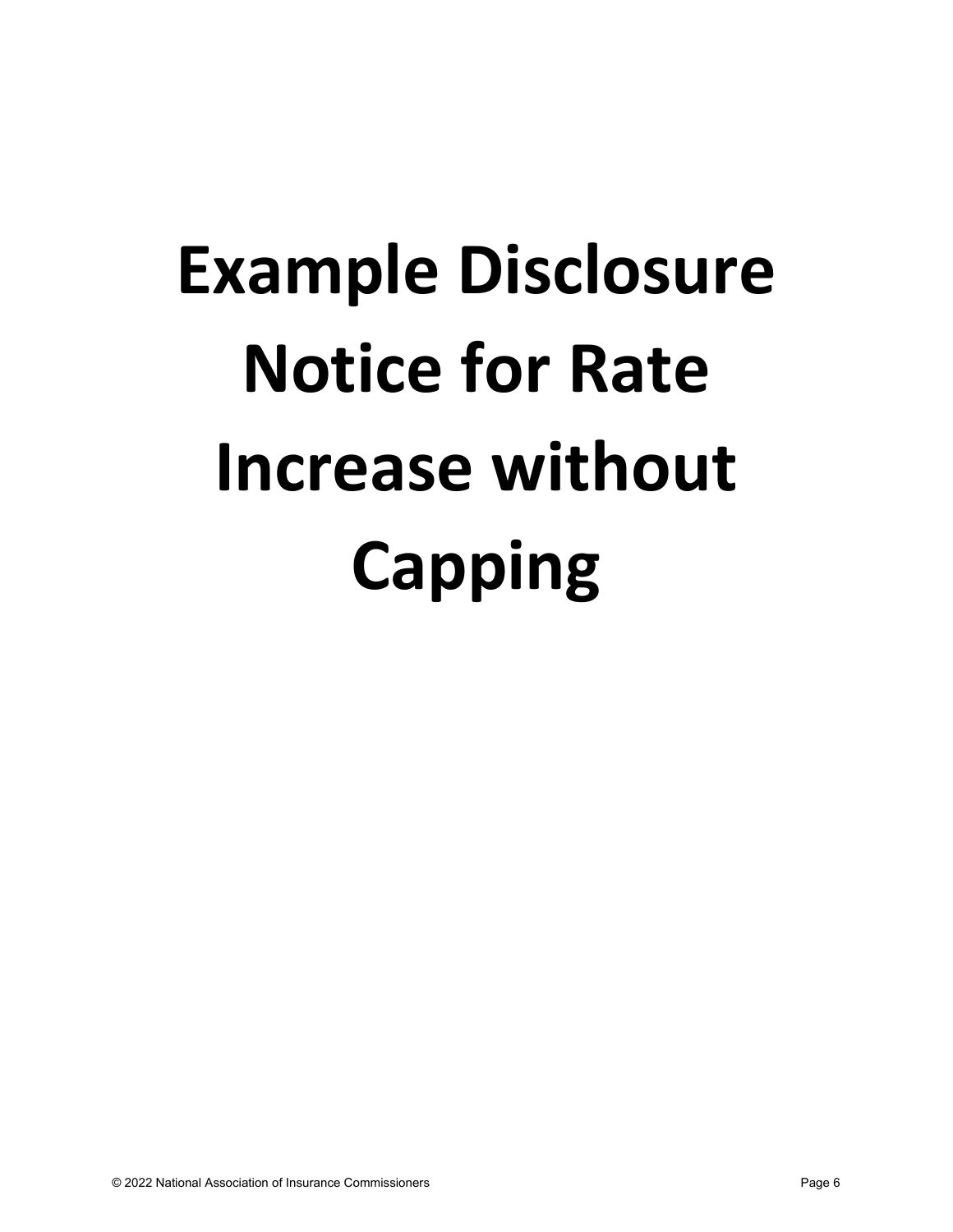## **FINAL VERSION DISCLOSURE NOTICE**

## **Renewal Premium that is not a result of a capping procedure employed by the insured**

## **Instructions to Insurers:**

- Each insured receiving at least a 10% premium increase at renewal must receive a Disclosure Notice.
- This notice must be sent to the insured at least 30 days prior to the renewal date. It may be included with the renewal notice or may be sent in a separate mailing, or by email if the insured has elected to receive email notifications.
- The Disclosure Notice must include a listing of the rating factors/characteristics, and the dollar impact of each rating factor/characteristic on the premium increase, such that at least 80% of the premium increase is explained.
	- o The rating factors should be listed in descending order of dollar impact.
	- $\circ$  Note that a "change in underwriting tier" is not acceptable as a rating factor to be listed. All rating factors/characteristics listed must be such that the insured can understand its content and determine if they have the ability to mitigate the increase caused by that rating factor. If multiple rating characteristics define the underwriting tier, then the premium increase caused by each of those rating characteristics must be considered separately.
- If an insurer already has a notification process acceptable to the State's regulator, the insurer could be allowed to continue to use the process that is in place.
- The following Disclosure Notice is the minimum required notice. Insurers are permitted to provide additional information if so desired.

## **DISCLOSURE NOTICE**

Your current premium is \$1,175.

Your renewal premium is \$1,250.

Here are the major reasons for this increase in your premium, along with the dollar impact of each of those reasons:

## **Reasons for your premium increase and the dollar impact**

- **Reason 1 raised your premium \$A**
- **Reason 2 raised your premium \$B**
- **Reason 3 raised your premium \$C**
- **Reason 4 raised your premium \$D**
- **Reason 5 raised your premium \$E**

Please call your agent or our Customer Service Representative at (xxx) xxx-xxxx with any questions.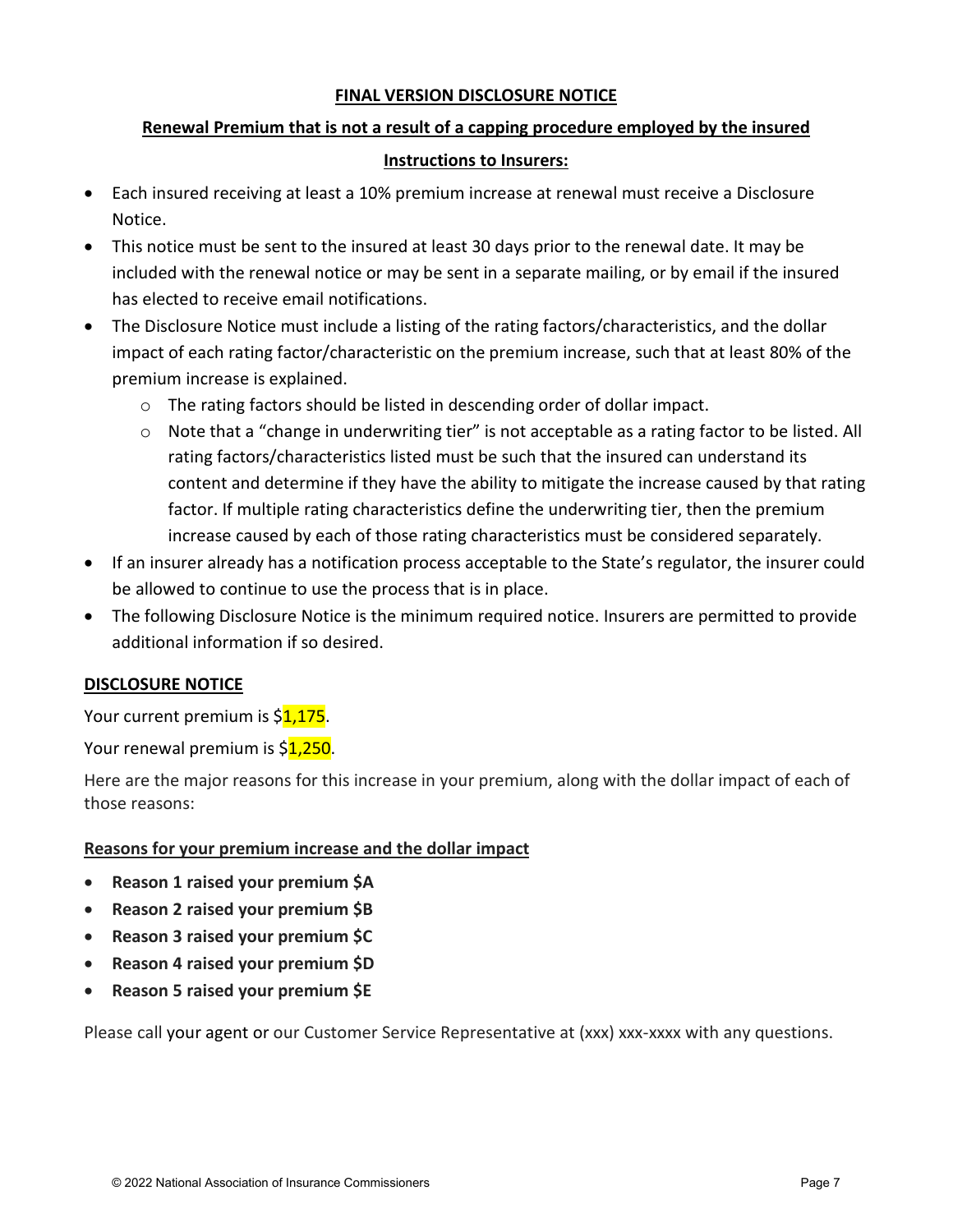## **Examples of Reasons for Increases**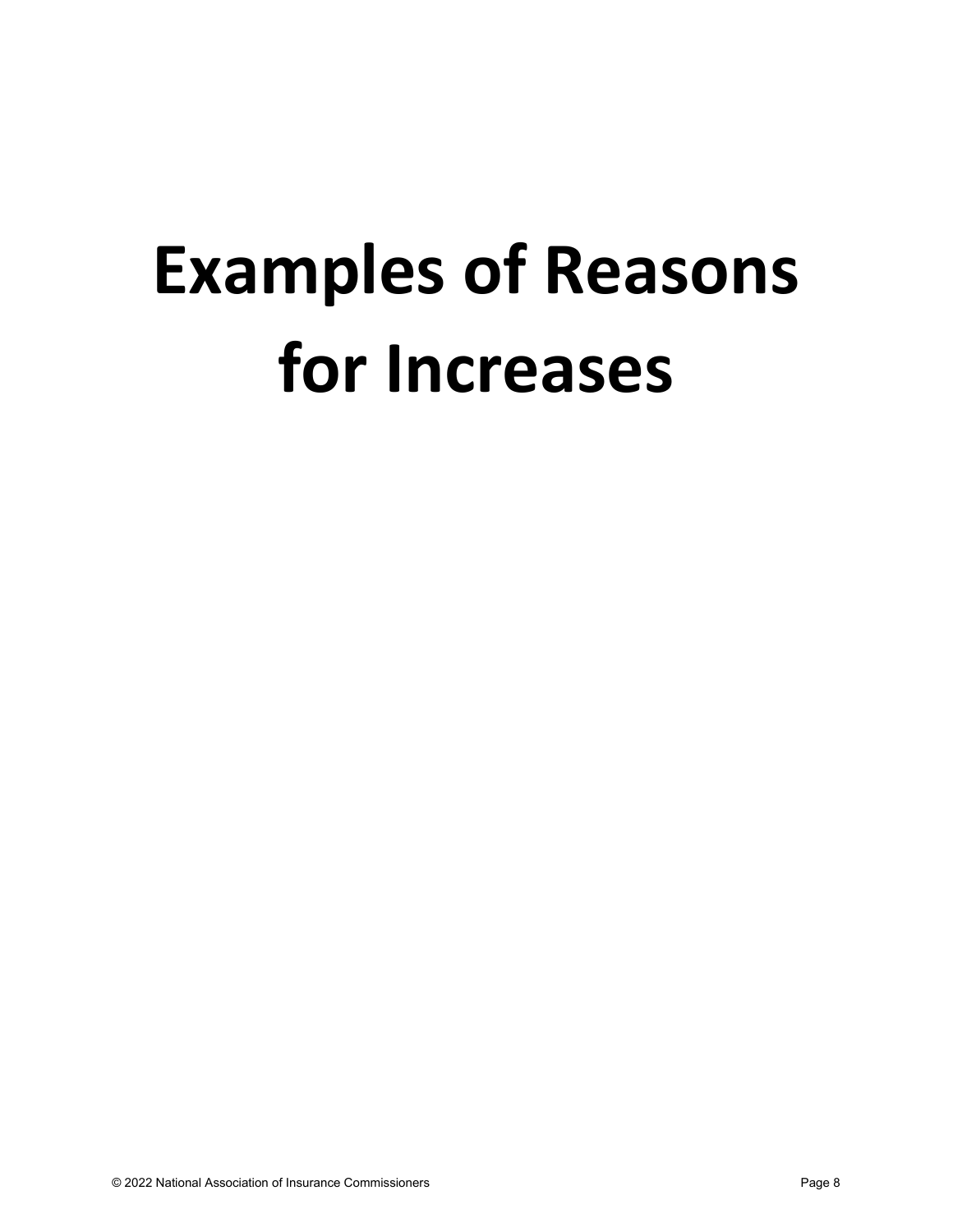## *Examples of reasons a premium might increase*

## *[ ] means something for the company to fill in.*

- Some are HO specific; some are PPA specific, some work for both
- We increased the amount of  $[$   $]$  coverage as you requested
- We increased the amount of building coverage to reflect increased building costs
- We increased rates in your geographic area
- We increased base [ ] rates for everyone
- Your insurance credit score has gotten worse
- You added additional coverage for [ ] to your policy
- You added a new vehicle to your policy
- We started using a new rating factor  $[ ]$
- We stopped using a rating factor [ ]
- You lost a discount [ ] you had on your last policy
- You added an additional driver to your policy
- You made [ ] claims in the past [ ] years
- You were in [ ] accidents
- You got [ ] driving tickets and violations
- You let your insurance lapse.
- Your child is now driving age
- Your marital status has changed
- Your address has changed
- Your occupation has changed
- Your criminal history has changed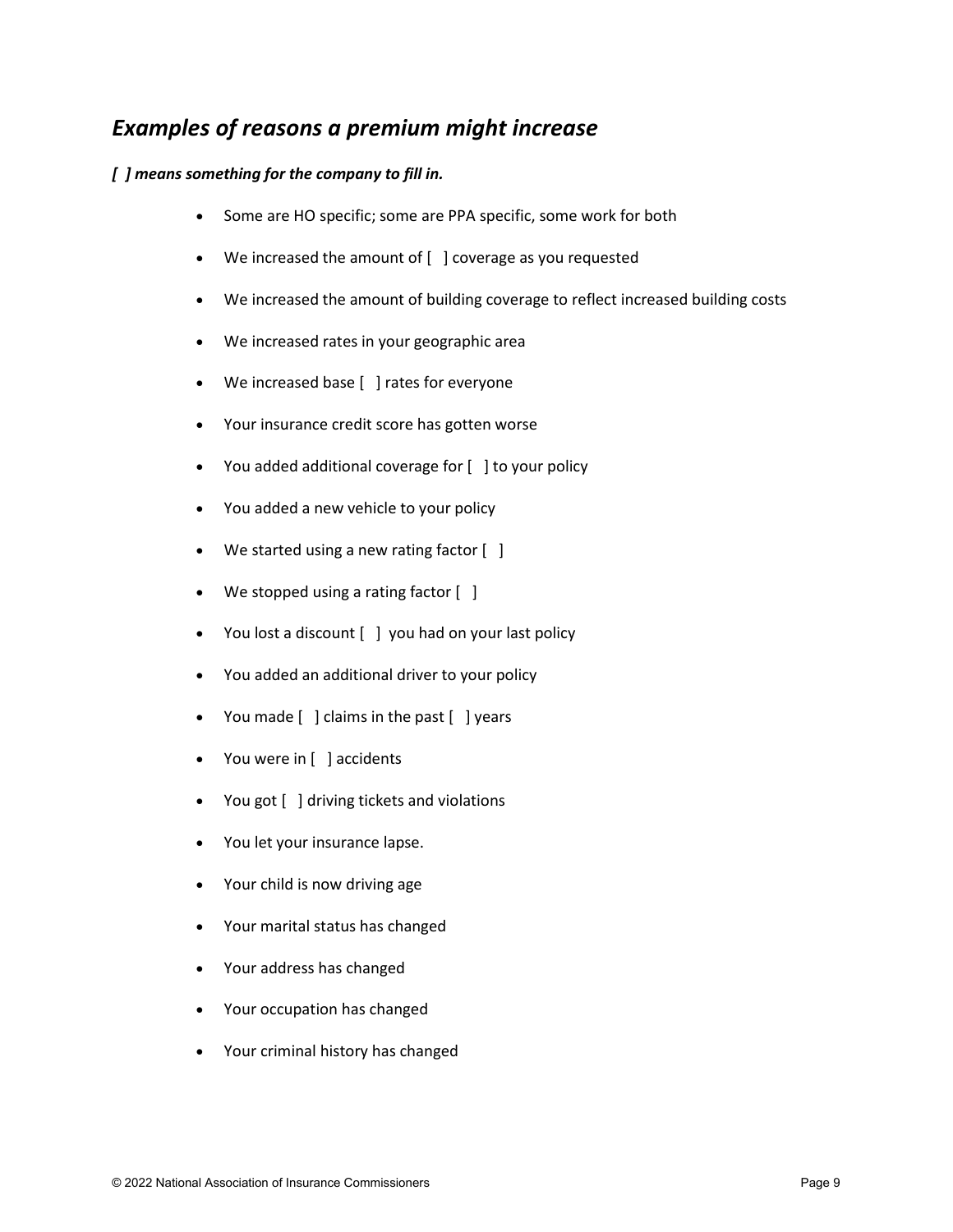# **Consumer Education Information Regarding Insurance Rates - Auto**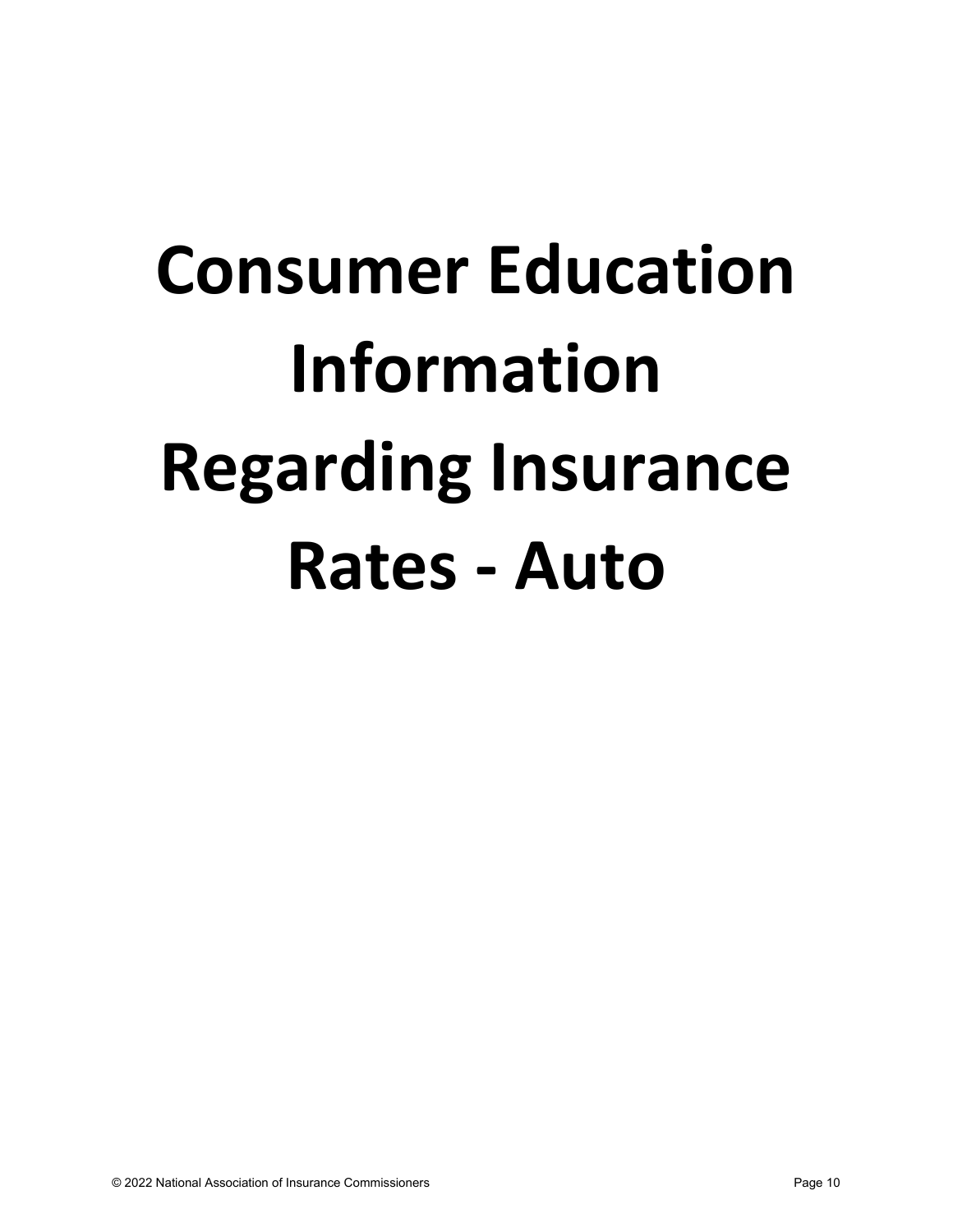## AUTO INSURANCE UNDERWRITING AND RATING

The way auto insurers determine your how much you pay for insurance is constantly changing. The process starts with the information you provided on the application. The two parts of the process are *underwriting* and *rating*.

## **HOW DO INSURERS UNDERWRITE?**

The first part of the process is underwriting. Insurance companies underwrite to assess the risk of insuring an applicant and to group the applicant with others who are similar risks. When underwriting, the company also decides whether to insure the applicant.

To underwrite an auto insurance policy, insurers want information about certain factors that might affect your potential to file a claim. Some of these factors, such as age and gender, are beyond your control. You have control over other factors an insurer considers, including where your car is and how you use it and the make and model of car you're insuring.

An underwriter uses information from your application as well as from other sources.

Insurers depend on the information in your policy application. The questions you're asked when you apply for insurance help the company assess the likelihood you'll file a claim.

Insurance companies also get information from other sources. For example, some auto insurers get information about your credit history from credit bureaus. They also will get information about your driving record from third-parties, such as the Division of Motor Vehicles, and your history of filing auto insurance claims from insurance claims databases.

## **AUTO INSURANCE RATING**

After underwriting, the next step is rating the risk. When it rates a risk, the insurance company applies its rating factors to price the policy. The rating factors are spelled out in the company's rating system. Companies have to file their rating systems with their state insurance department and follow that plan. The company sets a rate for each group of applicants who are similar risks.

A rating factor is a specific characteristic of a potential policyholder used to price auto insurance premiums. The less risky your rating factors are, the less you will pay for auto insurance.

For more information about the rating factors many insurers use, see *Factors Used to Rate Auto Insurance.*

## HOW DO INSURERS DETERMINE AUTO INSURANCE PREMIUMS?

Insurance companies use information about you, your vehicle, and your insurance coverage to decide whether to insure you and how much you'll pay for auto insurance. They'll ask you for some of this information. Sometimes insurance companies also get information about you from other organizations. All of this information is linked to "factors" or considerations that affect how much you'll pay for insurance, or how the insurer "rates" you as an insurance risk.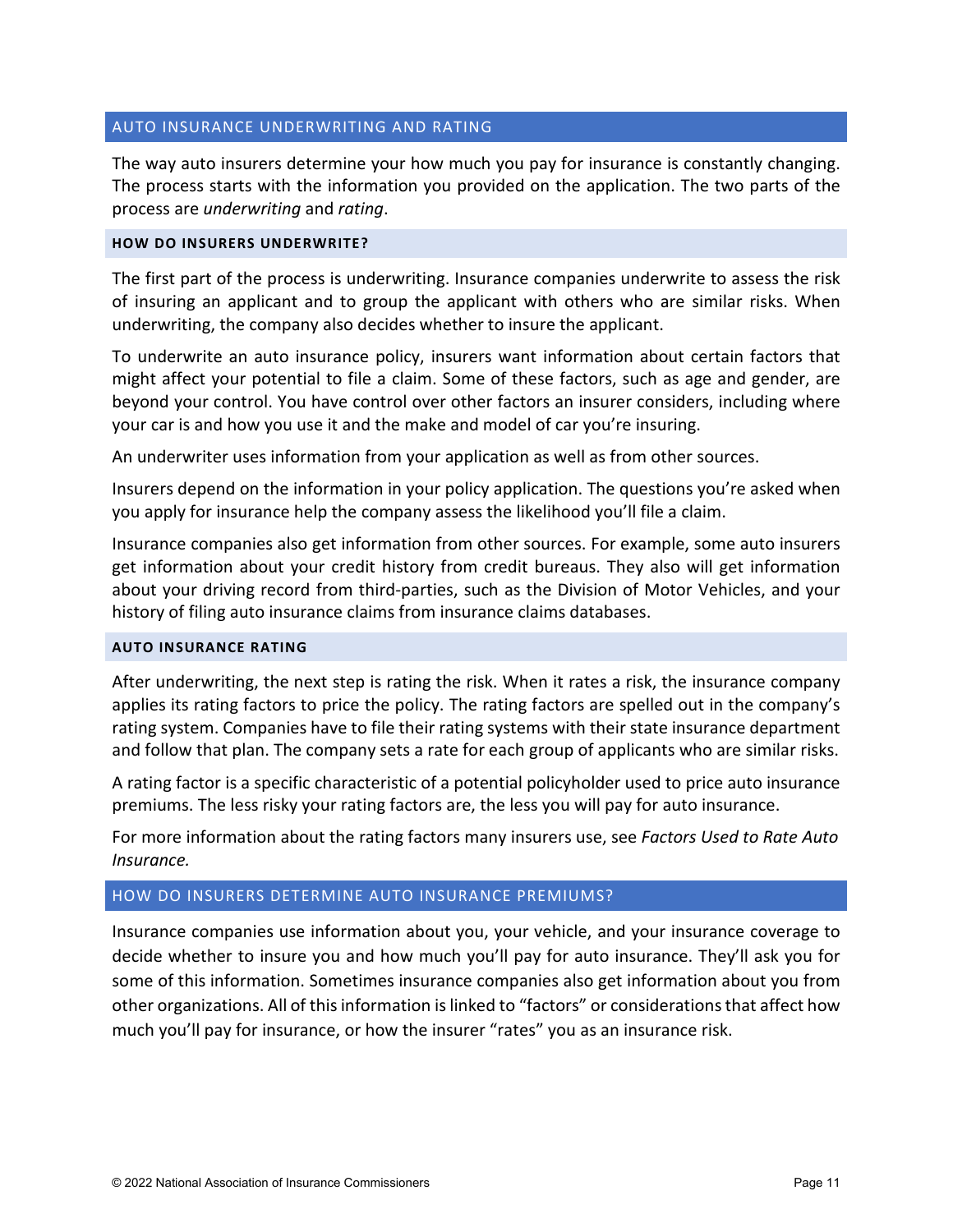Some factors relate to the driver(s) and some to the type of vehicle you want to insure. Others are based on the amount and type(s) of coverage you buy. There also are discounts that reduce the premium.

Different insurance companies use different methods to determine their risk of insuring you. They may charge different amounts for the same or similar coverage.

Also, some states have different requirements that affect which factors insurers can use. States also have different requirements about how much insurance you have to buy, which may affect your cost.

## GENERAL INFORMATION

Age, years of driving experience, gender, and marital status are common factors insurers use to determine how much you pay for insurance. The insurance company getsinformation about your driving record and accident history from a third party (such as the Division of Motor Vehicles). In some states, insurers can't consider certain factors, such as your gender or age.

What you pay for insurance may be based not just on you but also on all insured drivers in your household, including those not related by blood, such as roommates.

## **HOW YOU USE THE VEHICLE**

Your insurance premium may vary based on whether you use your vehicle only for pleasure or drive it back and forth to work. Driving for pleasure means that you drive only occasionally. If you drive only for pleasure, you may pay less for your insurance.

Most personal auto insurance policies won't cover accidents if you're using your car for business purposes. It's important to discuss how you use your car when you talk with an insurance agent or company representative.

## **GENDER AND AGE**

Data show that males have more accidents than females and younger drivers have more accidents than older and more experienced drivers. That's why young men traditionally have paid more for insurance than young women. Inexperienced drivers may pay more regardless of age. Some states don't let insurance companies use gender as a factor when they rate insurance.

Insurance companies look at accident statistics for all age groups. What you pay for insurance may change as you get older.

Some states require insurance companies to give a discount to any primary driver who is older than age 55 and who voluntarily completes a motor vehicle accident prevention or defensive driving course approved by the Division of Motor Vehicles.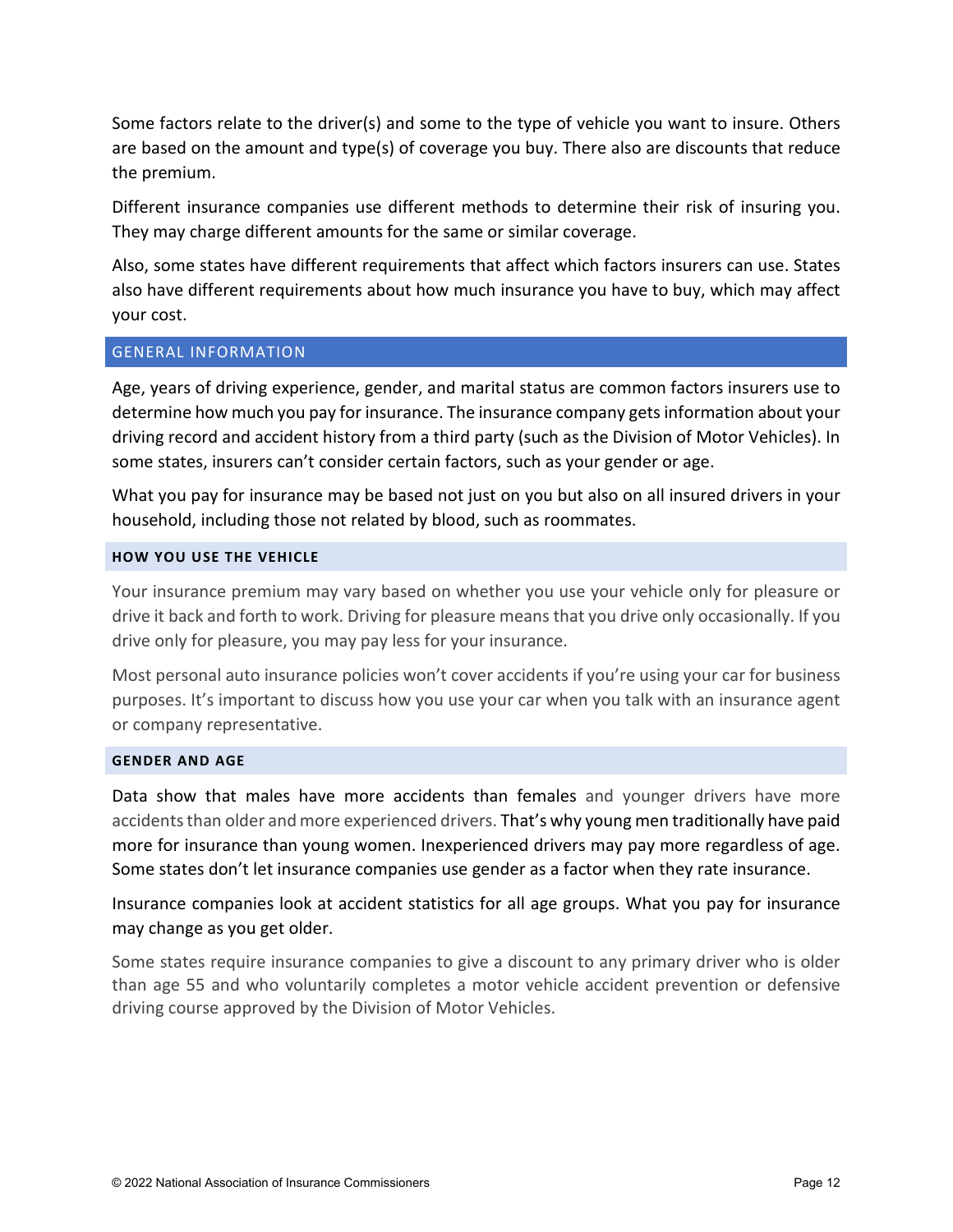## **LOCATION**

It's important to tell your insurance company where you keep (or "garage") your vehicle. You may pay more or less for insurance based on the zip code or territory where you live or keep your car.

Some things your insurance company might consider about where you live or keep your car are accidents, thefts, and weather in the area.

## **SOCIAL FACTORS**

Some states let insurance companies consider your occupation and education to decide how much you pay for insurance. That's why an insurance company may ask what you do for a living and how much school you've completed.

In some states, married drivers may pay less for insurance. Also, homeowners may pay less than renters.

## COVERAGE HISTORY

When you apply for insurance, you may be asked about your previous insurance coverage. Most insurance companies charge you more if you've had gaps in coverage.

You may need to supply the name of your previous insurance company(ies), the dates you were insured, and who insured you in the past. Insurers want to know if a company ever cancelled your insurance policy for non-payment. Your new insurance company also may ask about your traffic violations and claims history.

Some states limit the use of prior insurance coverage as a factor when rating a policy.

## DRIVING HABITS AND HISTORY

Insurance companies look at your driving record and/or habits and those of others covered by your insurance policy. Some companies also look at the records of others living in your home. Typically, your driving record for the past three to five years may impact what you pay for insurance. Drivers with a poor driving record have a greater chance of being involved in an accident and may pay more for their insurance.

Drive safely**.** Nothing affects your auto insurance premium more than how you drive. Insurers consider drivers with previous violations or at-fault accidents to be a higher risk and may charge them more for insurance.

Although the company will get your driving record from a third party when you apply for a policy, it's important to be honest and truthful when you give the insurer information. Being honest will mean it's more likely that your quote will match what you'll actually pay for your insurance.

If your driving record has improved over the last few years, it may be worth shopping around to see if you would pay less with another insurance company.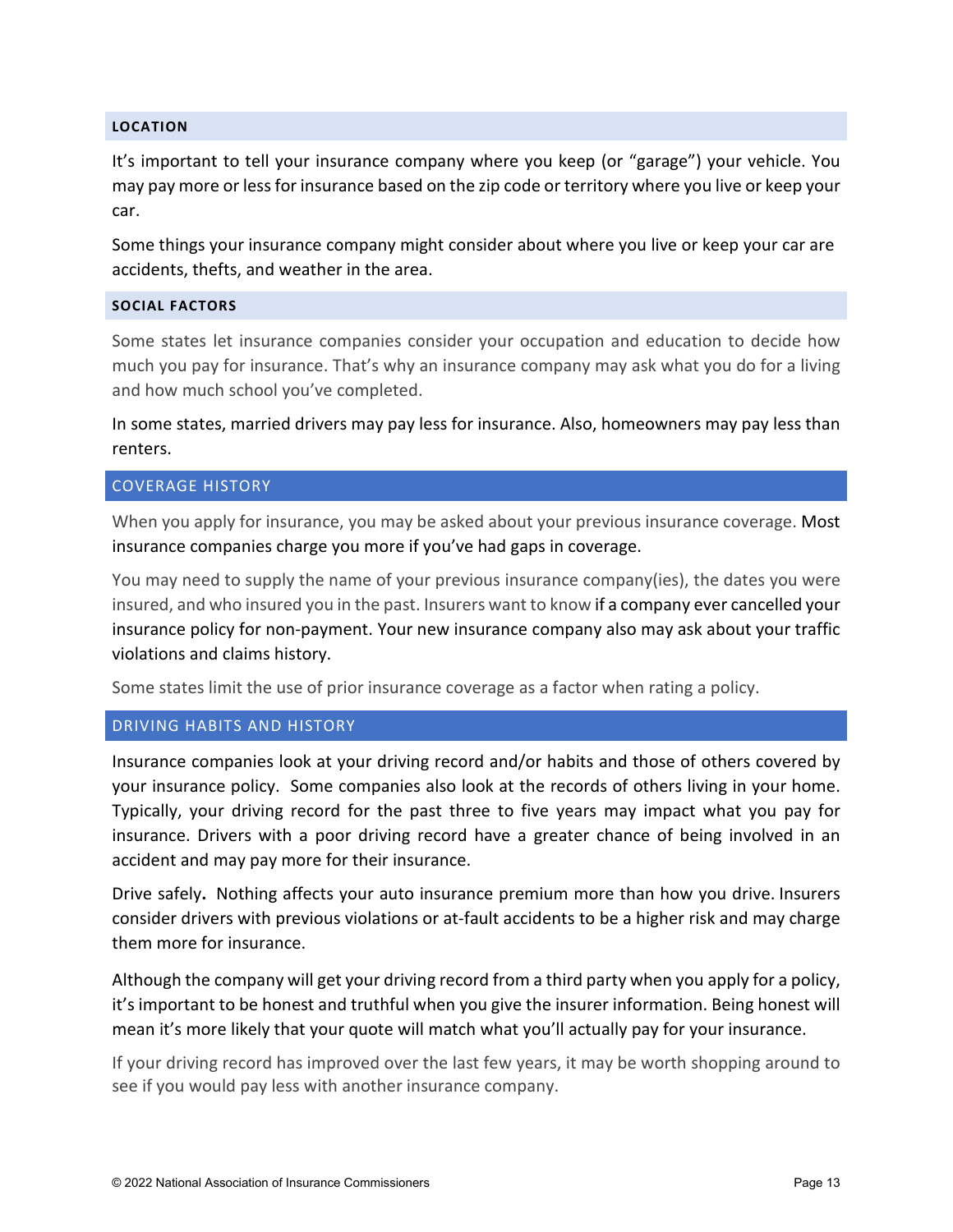## VEHICLE OWNERS AND OPERATORS IN YOUR HOUSEHOLD

Some states may let you exclude a driver from your insurance policy. Others will not. An excluded driver is a driver that you ask your insurance company not to cover, usually because having them on your policy will cause you to pay higher premiums. Talk with your agent or insurance company to learn if this is an option for you. Be aware that if an excluded driver drives your vehicle, you may have no insurance coverage.

## **TELEMATICS**

Telematics is the use of technology to send and receive information about your car and your driving behaviors and habits. Many insurance companies use telematics to learn about your driving behaviors, such as how fast you drive, your braking behaviors, and the distance you drive. Telematics can work through a mobile app or a Bluetooth device that communicates with your car's computer. The insurer may use your driving behaviors and habits to determine how much you pay for insurance. Telematics also may work directly with your car to record how it performs and how it's maintained.

## **USAGE-BASED PREMIUMS**

Some insurance companies may use information from telematics about how you drive or how much you drive to determine your premium. Pay as You Drive and Pay-per-Mile are two examples of using telematics to determine premium.

**Pay As You Drive**. Pay As You Drive uses current information from telematics about your driving habits to determine what you'll pay each month. Telematics can track habits such as braking and speeding, how often you drive, the time of day or night you drive, where you drive, and whether you use a cell phone while driving. You may be able to log onto the insurance company's website to see how your driving habits affect how much you pay.

Insurance companies may give drivers a small discount just for agreeing to participate in a Pay As You Drive program. Your insurance agent or company representative can give you more information.

**Pay-per-Mile**. Typically, insurance companies base what you pay for insurance on an estimate of how much you drive. In some states, some insurance companies charge a base rate and then add a "per-mile" fee to determine your premium. Insurance companies use a device installed in your car to track the number of miles you drive. If you don't drive often, work from home, use mass transit, or attend college, this type of policy could save you money. Some companies let you have this type of policy without a tracking device but require you to send a photo of your odometer each month.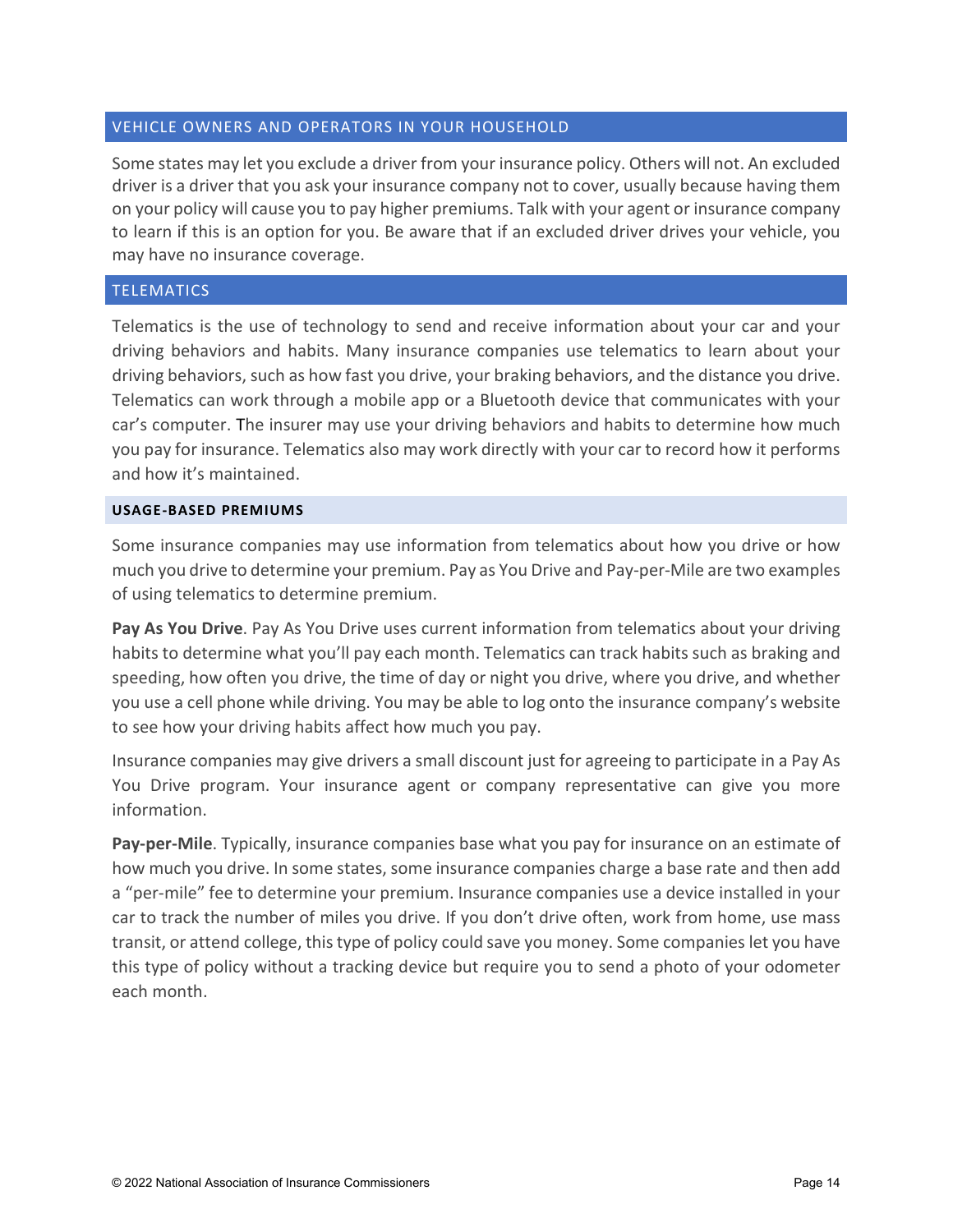## CREDIT-BASED INSURANCE SCORE

Insurance companies may consider information about your credit when rating your policy. Those companies use credit-based insurance scores which, like all credit-based scores, predict an outcome. Credit-based insurance scores predict the likelihood of filing a claim, the amount of a claim, or the likelihood a policyholder will stay with an insurer or shop around.

Credit-based insurance scores, like other credit scores, are based on your credit payment history, your current debt, how much new credit you've applied for, and what types of credit you have. Some insurers combine credit information with traditional insurance information, like insurance history, to create hybrid credit-based insurance scores. In either case, a higher score indicates you'll likely pay less for insurance.

Some states restrict or even prohibit the use of credit-based insurance scoring. Where it's allowed, some companies may use a credit-based insurance score as a factor when calculating what you'll pay for insurance. However, each insurance company may use its own method to determine your score.

Before you apply for insurance, it's a good idea to get a copy of your credit report and make sure the information in it is correct. Bankruptcies, judgments, liens, late payments, and credit inquiries may mean a lower credit-based insurance score.

If you have a "freeze" on your credit to help prevent identity theft, an insurer won't be able to access your credit report. You can temporarily "unfreeze" your credit when you apply. If you don't unfreeze your credit, you may pay more for your insurance.

## VEHICLE-SPECIFIC FACTORS

The type of vehicle you drive directly affects the cost of your auto insurance. You'll pay more to insure cars that cost more to repair or replace. For example, you'll pay more to insure highervalue cars, newer cars, and cars that often are stolen. Some examples might be a large SUV or truck, high-performance sports cars, or vehicles with special features such as all-wheel drive transmissions and hybrid engines.

## AUTO INSURANCE DISCOUNTS

You may pay less for car insurance if you qualify for a discount. To make sure you get the discounts you qualify for, be sure to ask your agent what discounts the insurance company offers and how much you could save. When you compare the cost of insurance between different companies, compare the total cost after any discounts.

Here are some important things to consider:

- Discounts may vary depending on the insurance company and the state where you live;
- Ask about discounts at every policy renewal; and
- If you get quotes from different insurance companies and ask about discounts, you may find a lower premium for the coverage you want.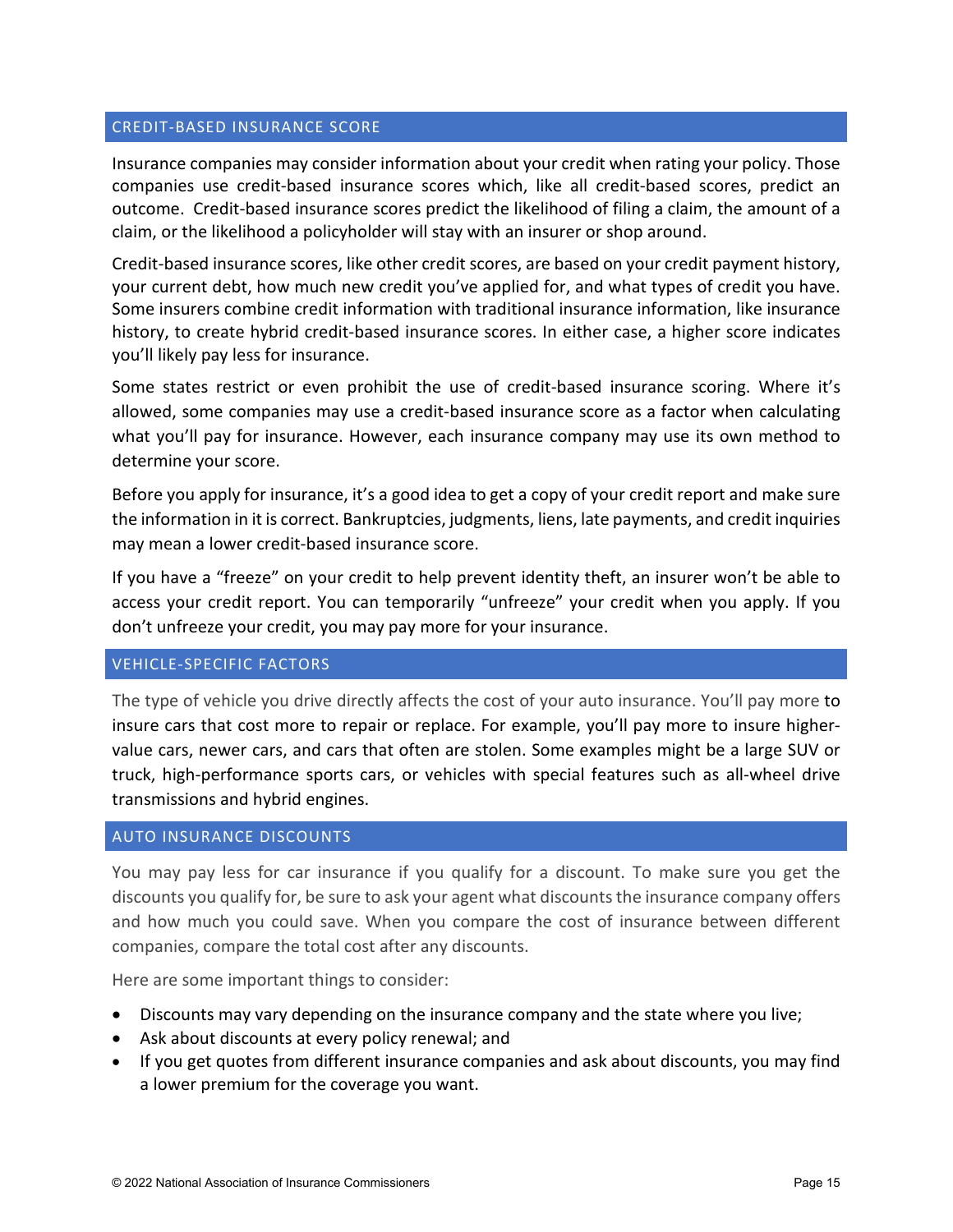## GENERAL DISCOUNTS

Most insurance companies offer various types of discounts. Insurance companies may offer discounts if you use automated payments or pay your annual premium in full. If you agree to receive communications electronically instead of mailed paper documents, some companies also offer a discount.

It's important to talk to your agent or insurance company about discounts you may be eligible for.

## **CONTINUOUS COVERAGE**

Insurers may offer discounts if you keep a car continually insured and haven't had a gap in coverage.

## **GROUP MEMBERSHIPS**

Some insurance companies may offer a discount if you're a member of an organization, such as an alumni or professional association, a union, or other organization.

#### **LOYALTY**

Some insurance companies may offer discounts for:

- Renewing your policy for a set number of years; or
- Children who insure with the company their parents use even after they no longer live with their parents.

## **MULTIPLE VEHICLES**

Most insurance companies offer a discount if you insure more than one car with them.

## **MULTIPLE POLICIES**

Insurance companies may offer discounts if you have your auto and homeowners insurance with the same insurance company. This often is called bundling or home/auto packages.

## DRIVER-SPECIFIC DISCOUNTS

Insurance companies may look at information about each driver on the policy when they choose the discounts to offer a policyholder.

## **CLAIM FREE**

Companies may offer a discount if you haven't filed any claims.

## **DEFENSIVE DRIVER/DRIVER'S EDUCATION**

Many companies offer discounts if you've completed a defensive driving or driver's education course. Discounts for driver education courses are targeted primarily at younger and older drivers.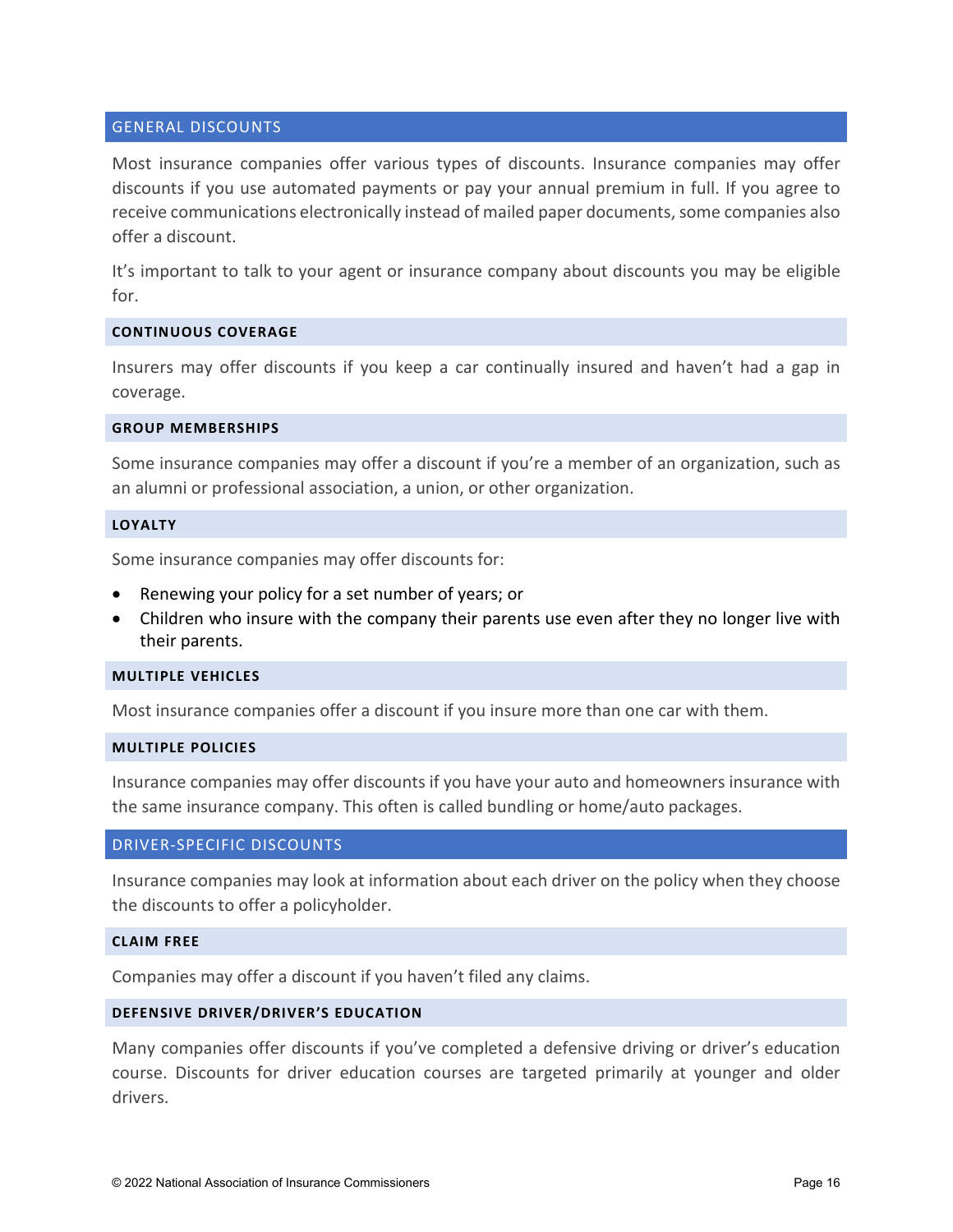## **GOOD STUDENT**

Some insurance companies offer discounts to students who maintain good grades.

#### **MILEAGE**

Driving fewer miles reduces the chance you'll be in an accident. Many insurers know this and offer discounts for low mileage drivers. Some companies also may offer discounts to drivers who participate in carpools.

## **MILITARY**

Some insurance companies offer a discount to members of the military (and often their family members). Other discounts may be available during deployment if the insured vehicle is kept on the military base.

#### **NON-SMOKER/NON-DRINKER**

Because smoking and drinking can increase the risk of an accident, some insurance companies offer a non-smoker/non-drinker discount.

#### **SEAT BELT USE**

Using your seat belt may qualify you for a discount.

## VEHICLE DISCOUNTS

## **SAFETY DEVICES.**

Auto safety devices can reduce insurers' claims payments to policyholders as they can prevent accidents or serious vehicle damage or physical injuries. This equipment includes:

- Adaptive Cruise Control
- Adaptive Headlights
- Air Bags
- Anti-Lock Brakes
- Automatic Braking
- Automatic Seat Belts
- Blind Spot Warning
- Daytime Running Lights
- Electronic Stability Control
- Forward Collision Warning
- Lane Departure Warning
- Passive Restraint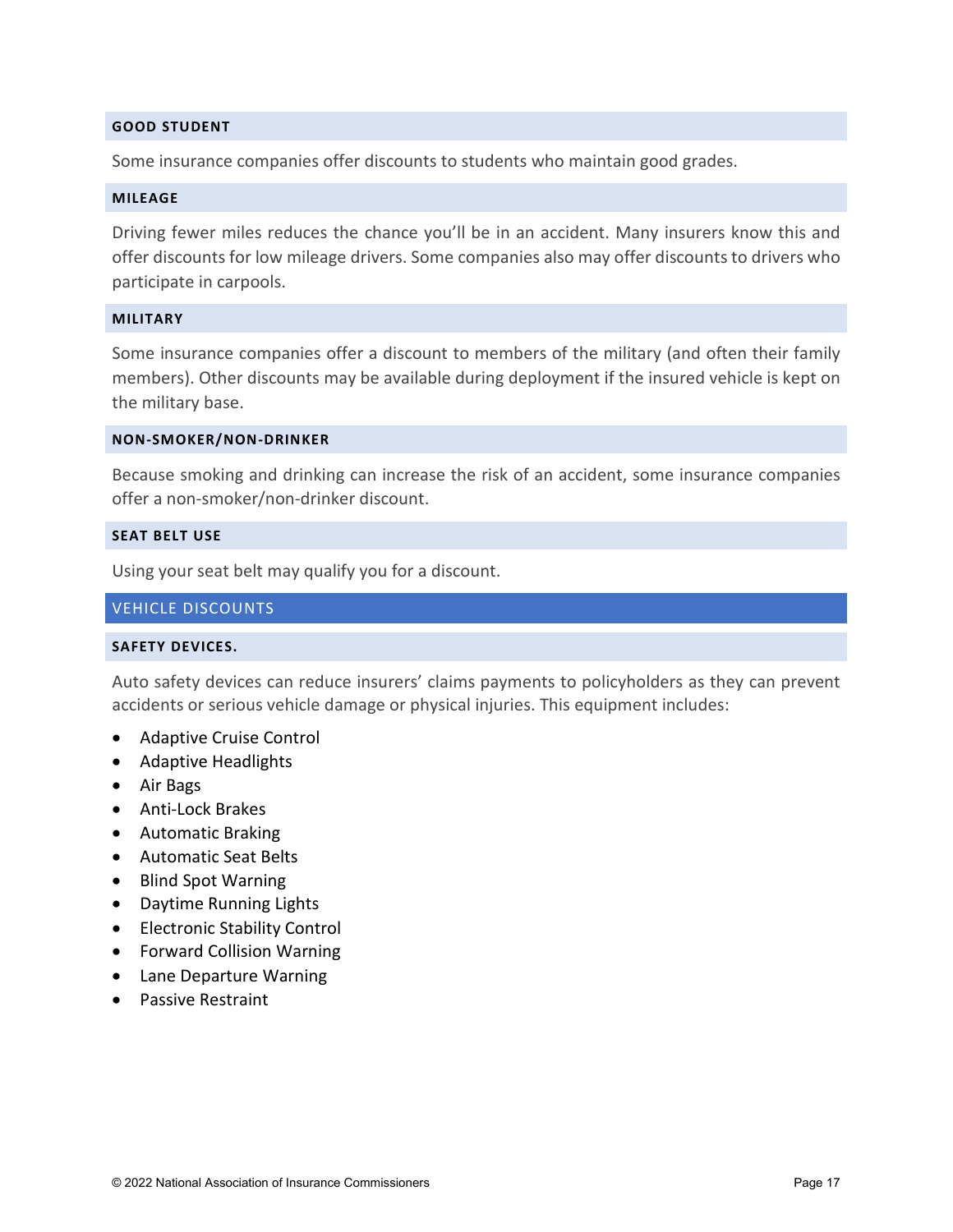## **ANTI-THEFT DISCOUNT**

Devices or systems that reduce theft or vandalism also lower insurers' claims costs. Many insurance companies offer discounts for anti-theft devices. Some examples include:

- Active Disabling Device
- Audible Alarm
- Vehicle Recovery
- Vehicle Identification Number Etching

There are a lot of things to consider if you're trying to lower your costs for auto insurance. Reviewin[g A Shopping Tool for Automobile Insurance](https://www.naic.org/documents/committees_c_trans_read_wg_related_shopping_tool_auto_spreads.pdf)<sup>[1](#page-17-0)</sup> also can give you some great ideas about questions to ask your agent.

<span id="page-17-0"></span><sup>1</sup> https://www.naic.org/documents/committees\_c\_trans\_read\_wg\_related\_shopping\_tool\_auto\_spreads.pdf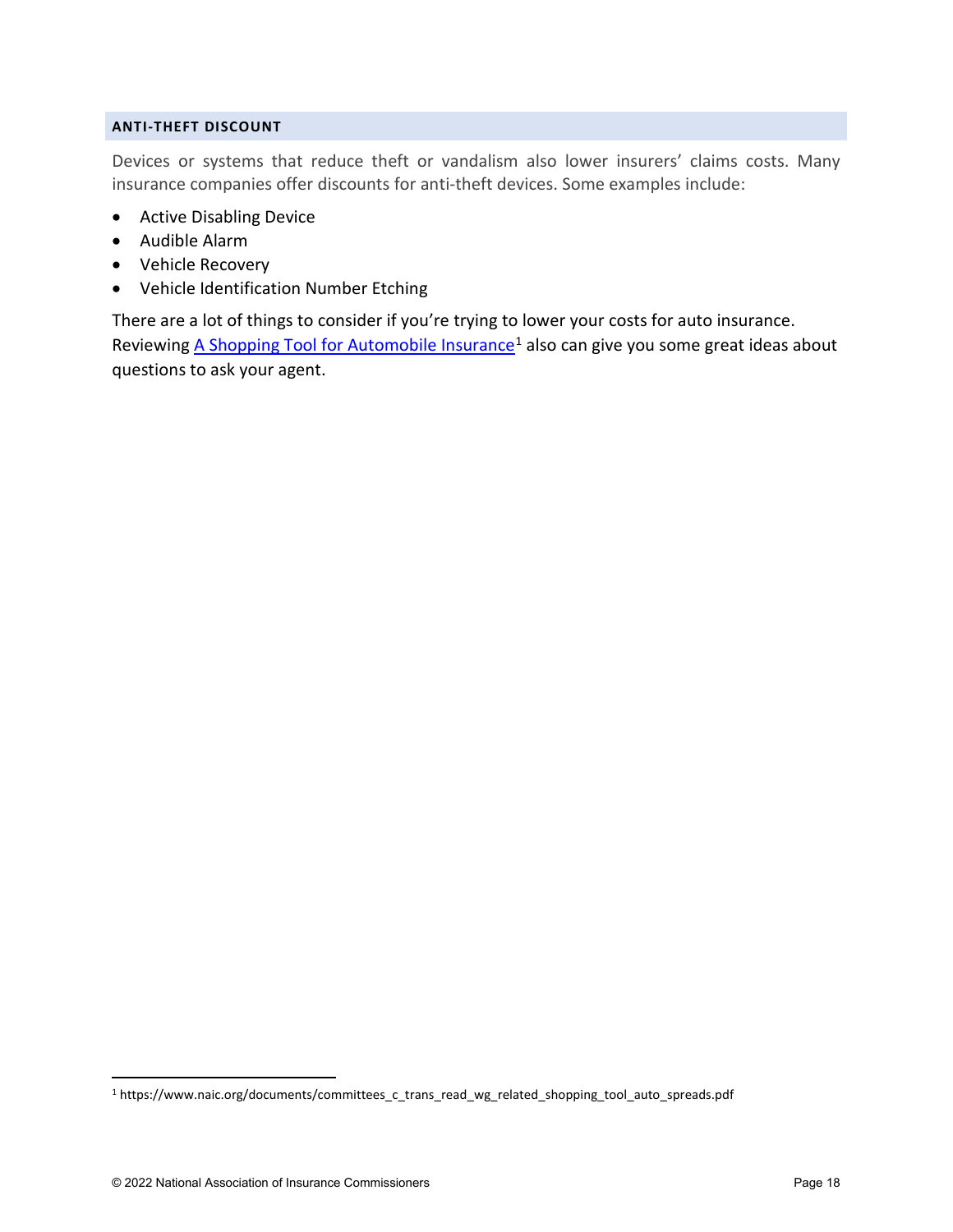# **Consumer Education Information Regarding Homeowners Insurance Rates**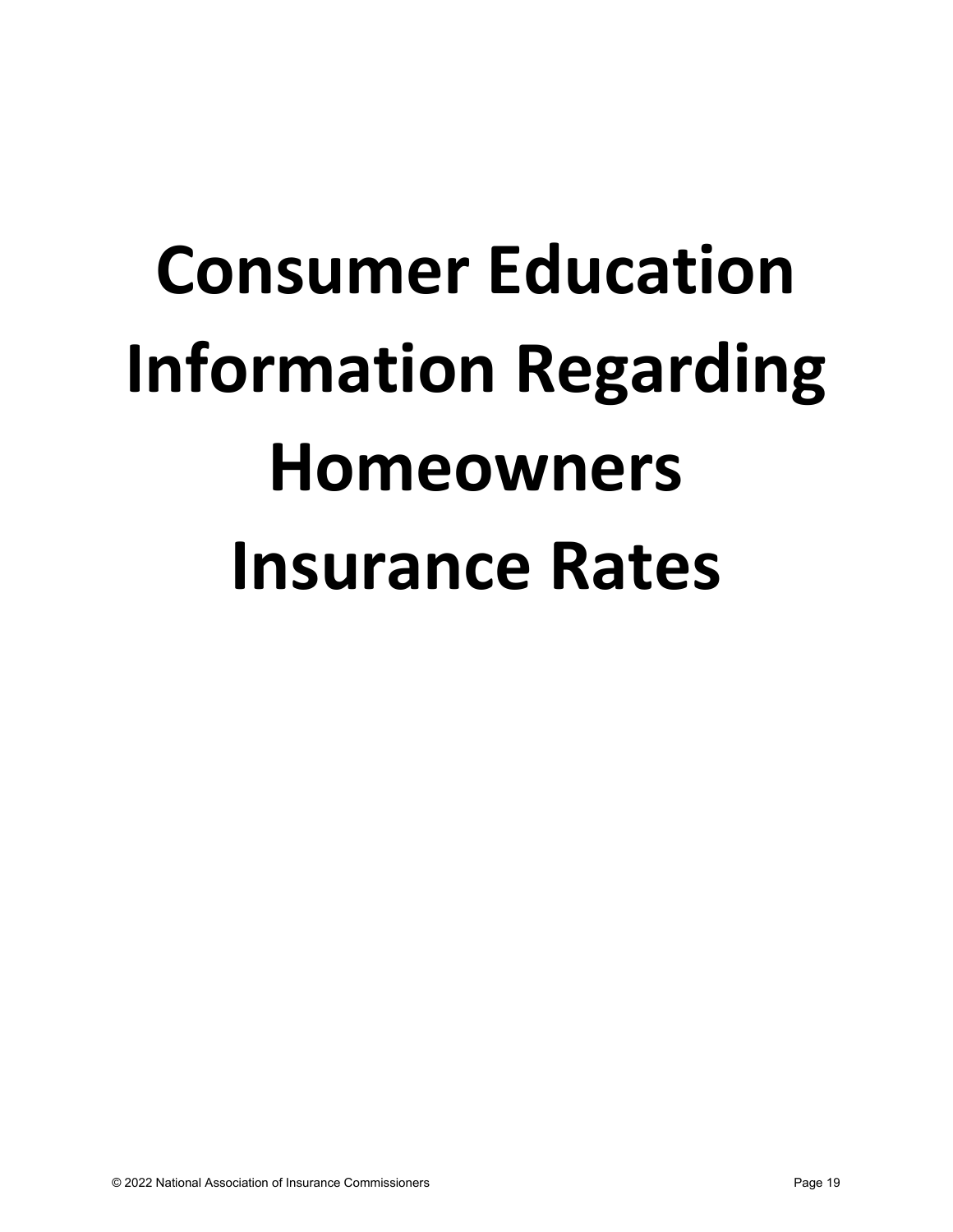## HOW DO INSURERS DETERMINE YOUR HOMEOWNERS INSURANCE PREMIUM?

Insurance companies use information about you, your home, and your insurance coverage to decide whether to insure you and how much you'll pay for homeowners insurance. They'll get this information from you and from organizations. All of this information is linked to "factors" that affect how much you'll pay for insurance, or how the insurer "rates" you as an insurance risk. Many of these factors are described below. Different insurance companies may determine their risk of insuring you in different ways and charge different amounts for the same or similar coverage.

There may be discounts that reduce your premium.

## FACTORS RELATING TO YOU

## CLAIMS HISTORY

If you've filed homeowners insurance claims, you may pay more for insurance. Your history of filing claims on all of the homes you've lived in will affect how much you pay for homeowners insurance, even if those claim payments were low. Insurers access the Comprehensive Loss and Underwriting Exchange (CLUE) database, which reports the number and types of claims you've filed in the last five to seven years. Different insurance companies may treat claims information differently, so it's always a good idea to shop around.

## CREDIT-BASED INSURANCE SCORE

Insurance companies may use information about your credit history. They use credit-based insurance scores which, like all credit-based scores, predict an outcome. Credit-based insurance scores predict the amount of a claim, the likelihood of filing a claim, or the likelihood a policyholder will stay with an insurer instead of shopping around.

Credit-based insurance scores, like other credit scores, are based on your credit payment history, your current debt, how much new credit you've applied for, and what types of credit you have. Some insurers combine credit information with traditional insurance information, such as claims history, to create hybrid credit-based insurance scores. In either case, a higher score indicates you'll likely pay less for insurance.

Some states restrict or even ban the use of credit-based insurance scoring. Where it's allowed, some companies may use a credit-based insurance score as a factor when they calculate what you'll pay for insurance. However, each insurance company may use its own method to determine your score.

Before you apply for insurance, it's a good idea to get a copy of your credit report and make sure the information in it is correct. Bankruptcies, judgments, liens, late payments, and credit inquiries may mean a lower credit-based insurance score. It's important to talk to your agent or insurance company if you've had extraordinary life circumstances that might affect your credit, such as divorce, death of a family member, job loss, military deployment, or serious illness.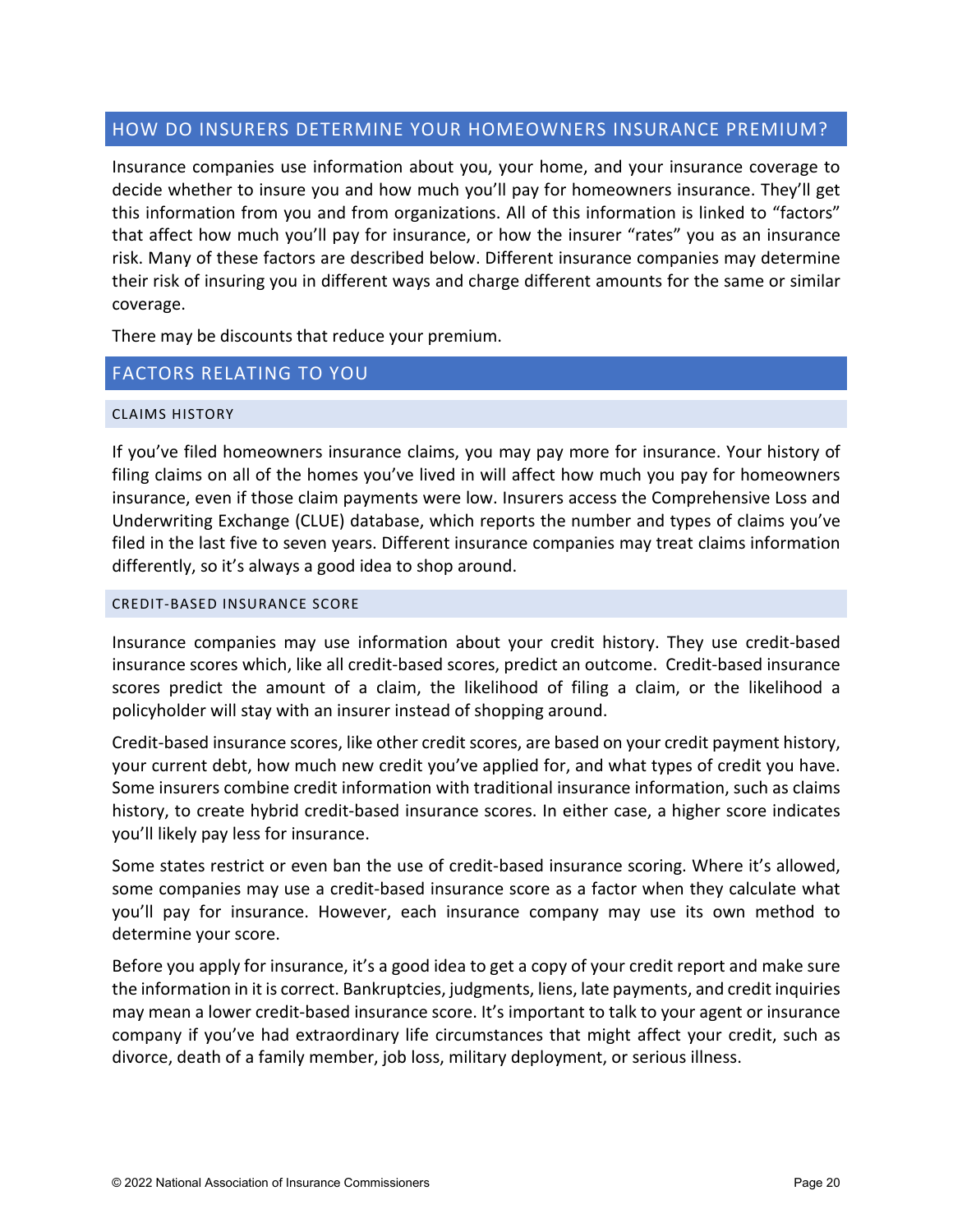If you have a "freeze" on your credit to help prevent identity theft, an insurer can't access your credit report and you may pay more for your insurance. You can temporarily "unfreeze" your credit when you apply for insurance.

## **PETS**

Insurers consider some pets or breeds of pets aggressive. An aggressive pet increasesthe risk you may be legally responsible if someone makes a claim against you for a pet-related injury. Each insurance company has its own list of pets and breeds that it will or won't cover, or that may increase your premium. It's important to check with your agent or company if you own a pet.

## SMOKING

Smoking may increase the risk of a fire in your home. An insurance company most likely will charge a higher premium if a household member smokes.

## FACTORS RELATING TO YOUR POLICY

## COVERAGE HISTORY

Insurance companies look at your insurance history to learn if you've had continuous coverage on your home. If you let a policy lapse, you may pay a higher premium on a new homeowners insurance policy. There's a lapse in coverage if:

- you don't pay your insurance bill on or before the date it's due, or within the grace period if there is one; or
- you let your current policy end before you buy a new policy.

If you don't pay your bill on time, your insurance company may:

- cancel your policy and not cover a loss to your home; or
- refuse to continue your policy, which may leave you uninsured.

Also, if you let your insurance coverage lapse and you have a mortgage, your lender may place you in insurance coverage at your expense. Your premium for a lender-placed policy likely will be higher and the policy may not provide the same coverage and protections as a policy you buy yourself.

## THE HOMEOWNERS INSURANCE COVERAGE YOU CHOOSE

Your insurance agent or company usually helps you decide what types and amounts of coverage you need for your homeowners policy. Your policy will cover your home and possessions. It also may include *liability* coverage, which protects you against a financial loss if you're legally responsible for accidents or injuries that happen on your property.

Your agent may recommend that the coverage for your dwelling should equal what it costs to rebuild your home and replace your covered possessions. If so, that's replacement cost coverage. Another type of coverage is based on actual cash value.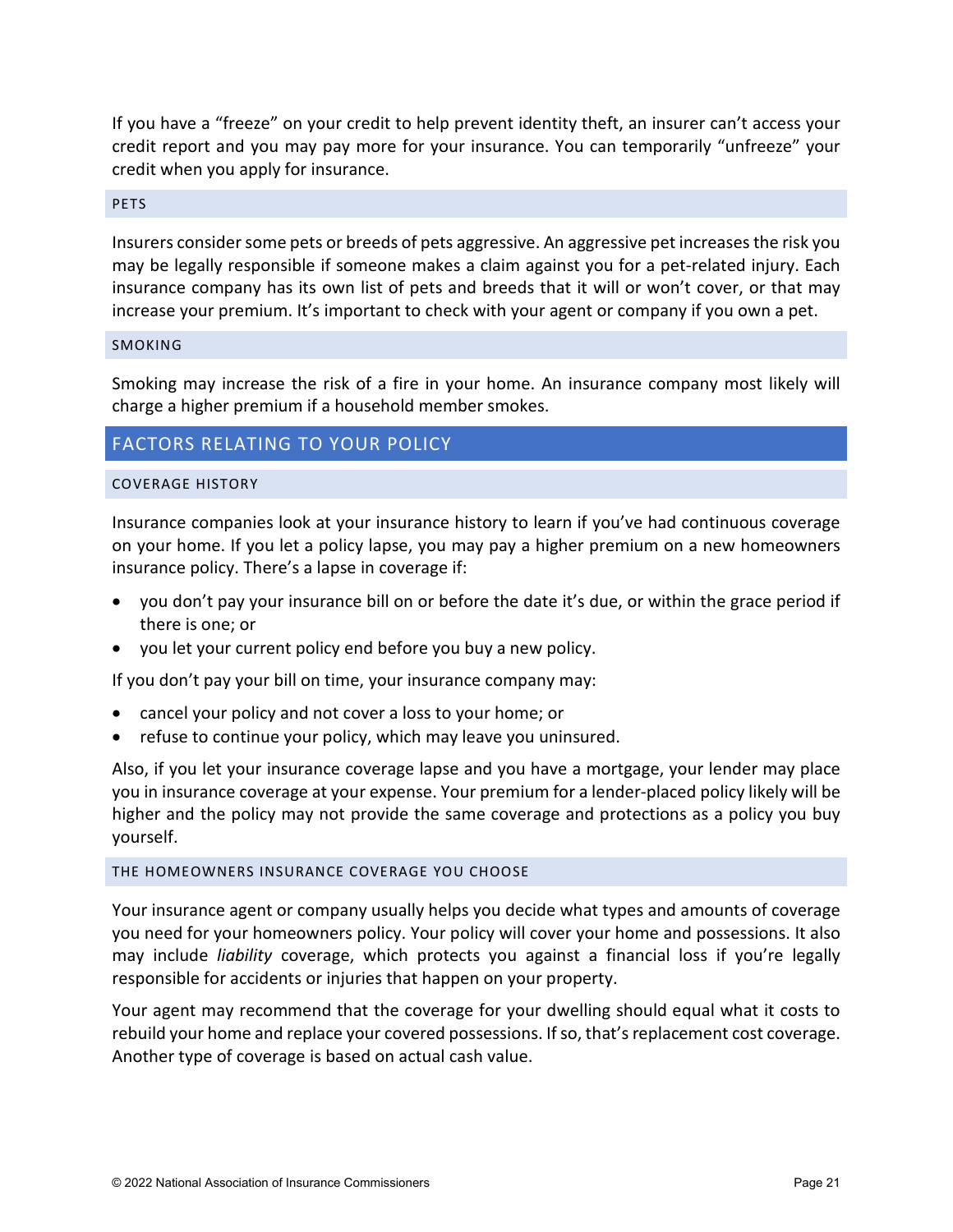- *Actual cash value* coverage pays the fair market value of personal property at the time of the loss. This value usually is the cost to repair or replace the property, less *depreciation*. (Depreciation is a deduction for the age of the property and wear and tear.) Actual cash value coverage pays you for your loss, but often doesn't pay enough to fully replace or repair the damage to your property.
- *Replacement cost* coverage pays the cost to repair or replace your damaged or destroyed personal property with materials or property of like kind and quality, *without* a deduction for depreciation. Most homeowners policies cover the dwelling for replacement cost. But, if you don't provide receipts for the cost to repair or replace your home or personal property, the insurance company may only pay you the actual cash value. The cost of building supplies might be more now than when you first bought your policy. Review your policy with your agent at renewal to be sure you have the best coverage you can afford.

Replacement cost and *market value* are not the same. The market value of a home includes the price of your land and depends on the real estate market. For more information about these and other coverages: see the following link (insert shopping guide link).

## THE DEDUCTIBLE YOU CHOOSE

A deductible is the money you pay out-of-pocket on a claim before the policy pays the loss. The deductible applies to coverage for your home and personal property. You pay a deductible for each claim. Higher policy deductibles mean lower policy premiums. The premium for a policy with a \$1,000 deductible will be lower than the premium for the same policy with a \$500 deductible. In some locations, there are also catastrophe deductibles, which are either a fixed dollar amount or a percentage of the value of the property.

A higher deductible can be a good way to save money on your homeowners insurance premium. However, be sure you can afford the deductible if you have a loss. You also may submit fewer claims if you have a higher deductible.

## THE RISKS YOUR POLICY COVERS

*Peril* is an insurance term for a specific risk or reason for a loss. An *all perils* policy insures your property against all perils, except those the policy specifically names as not covered. Common perils excluded are flood and earthquake.

A *named perils* policy covers your home and personal property against a specific list of reasons for a loss. Your policy will list the types of losses that it covers. Common examples of covered losses include fire, theft, and vandalism. Named perils policies offer less coverage than all perils policies and are less expensive.

## COVERAGE YOU ADD

To cover the full value of your possessions, you may need to add coverage to your homeowners policy. These additions may be called endorsements or riders and will increase your premium.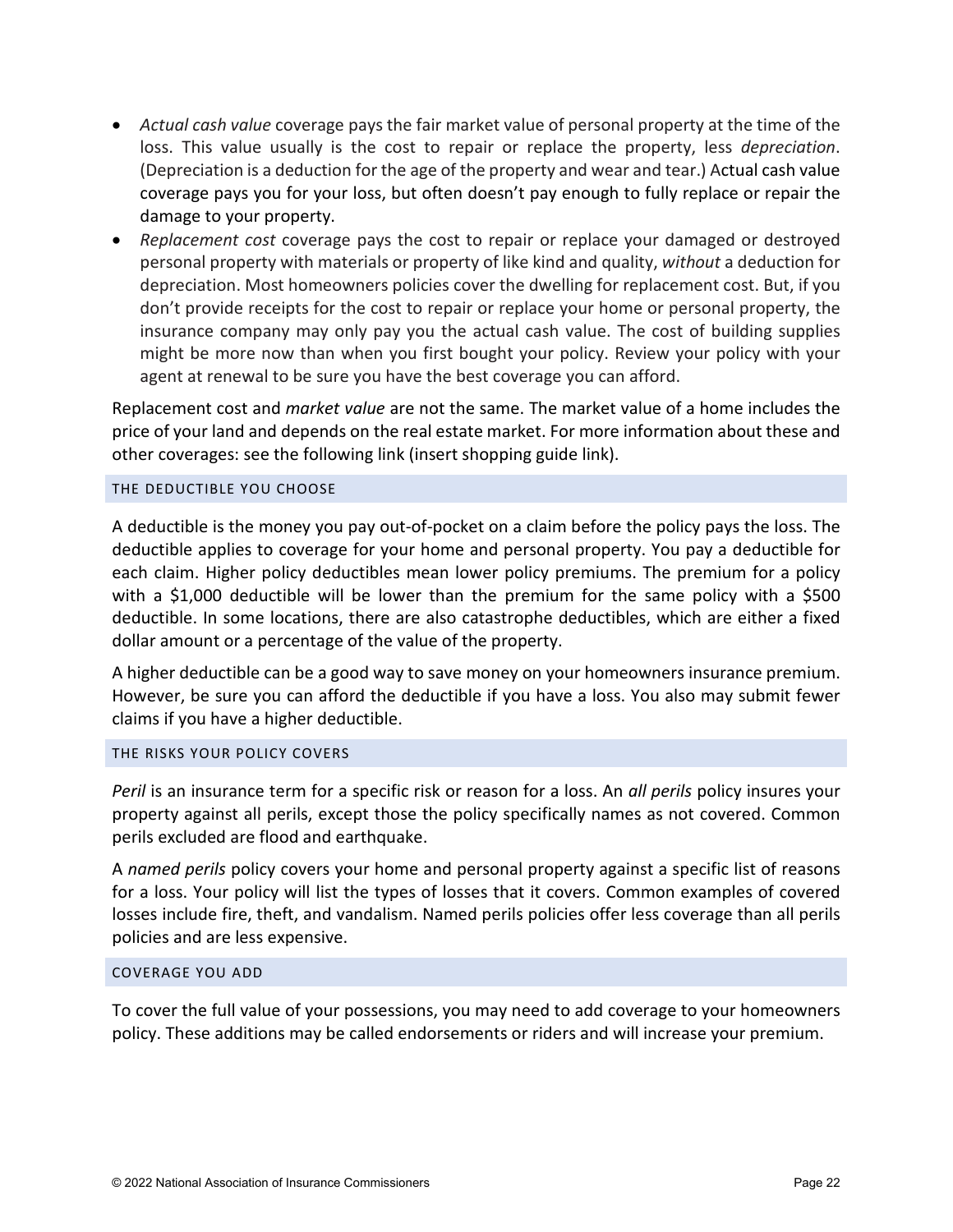You may want to add coverage if you have:

- Antiques
- Computer Equipment
- Fine Art
- Firearms
- Jewelry

## YOUR HOME'S CHARACTERISTICS

## YOUR HOME'S AGE AND CONDITION

If you have an older home, it may cost more to insure. Older homes may have outdated electrical and plumbing systems which may increase the risk of a loss. Older "historic" homes may require materials that are hard to find to make repairs or rebuild. If you have an older home, you may need a special policy and likely will pay a higher premium.

Improvements to your home, such as replacing your roof; upgrading electrical, heating, or plumbing; or installing a security system, may lower your premium. You should tell your insurance agent or company about any upgrades you make to your home.

## THE SIZE OF YOUR HOME

The size of your home affects what you pay for insurance. Larger homes normally cost more to insure because they cost more to rebuild or repair. Also, your agent or company may ask about your basement and what percent is finished.

## YOUR HOME'S CONSTRUCTION AND EXTERIOR FEATURES

The material your home is made of affects how your home holds up against a natural disaster and hazards like wind and fire. For example, homes made with concrete or solid brick exteriors are less likely to catch fire and are more stable during a storm.

Your home's roof is its main protection against hail, wind, fire, and other hazards. The age, condition, material, and shape of your roof are all factors that determine your premium. Homes with new or newer roofs made of materials that are stable and fire-resistant usually cost less to insure.

Installing new highly rated fire-resistant siding made of metal, fiber-cement shingles and clapboards, or masonry can help you pay less for your homeowners insurance, especially in fireprone areas.

## CUSTOM FEATURES OF THE HOME

If you have a wood-burning or pellet stove, you may pay more for insurance. If you can prove to your insurance company that a licensed contractor installed your stove and it meets code requirements, your premium may be lower.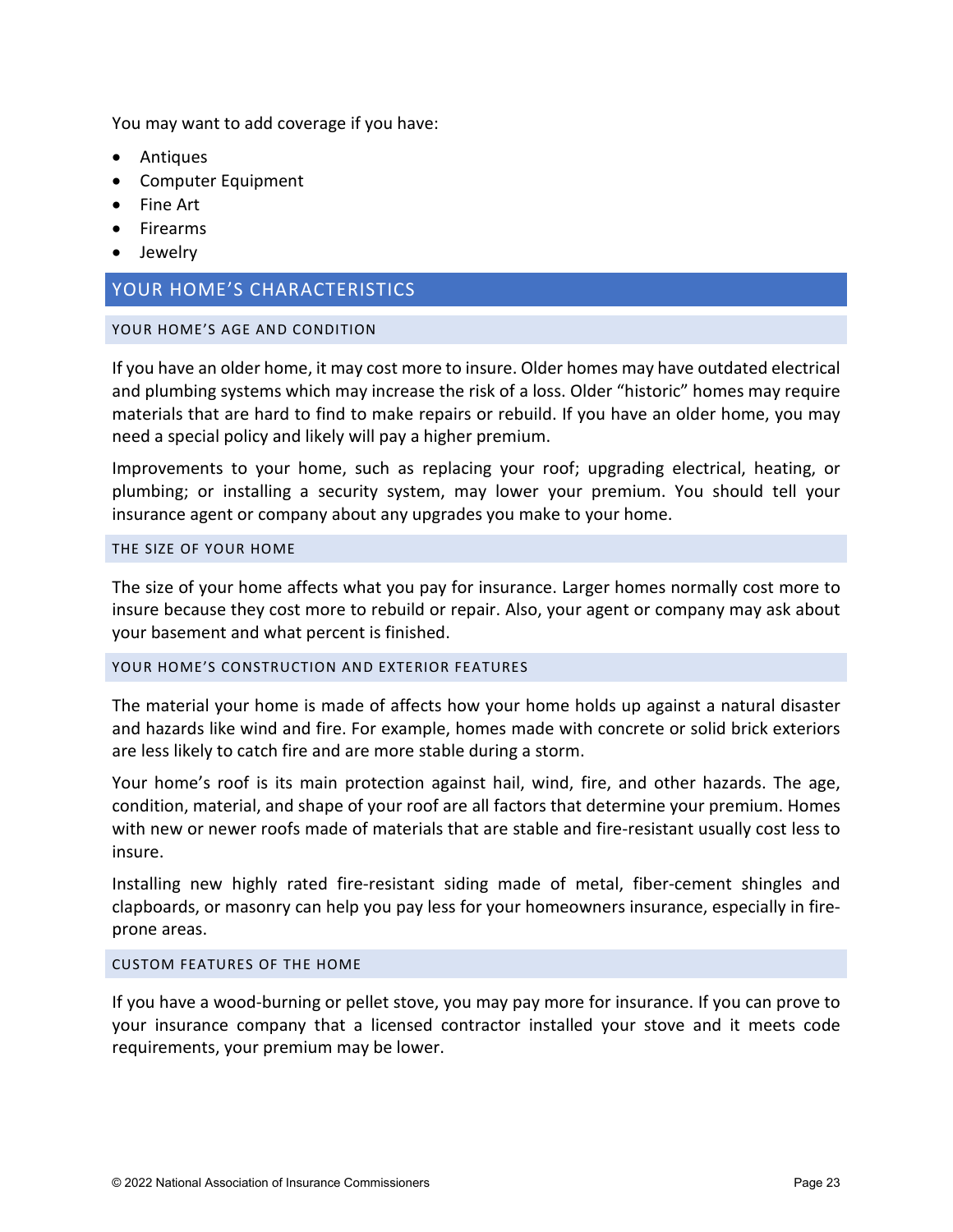If your home is made from custom, designer, or luxury grade materials, such as high-end marble, luxury grade cabinets, and expensive lighting, or requires professional craftmanship to rebuild, you may pay more for your insurance.

## WHERE YOU LIVE

Your home's location affects what you pay for homeowners insurance. If there often are natural disasters such as hurricanes, tornadoes, or wildfires where you live, your insurance will cost more.

Insurance companies consider how far you live from a fire station when they calculate your premium. Living in a city or suburban area, by a body of water, or in an area with high rates of property crime also will increase your premium.

## ATTRACTIVE NUISANCES (FOR EXAMPLE, A SWIMMING POOL) ON YOUR PROPERTY

An *attractive nuisance* is a dangerous condition that may attract children to a homeowner's property and pose a safety risk. Examples of attractive nuisances are a swimming pool, a trampoline, and a playground. If you have an attractive nuisance on your property, you should think about buying more liability insurance. You may be liable if someone who doesn't live with you is hurt using an attractive nuisance on your property (even if they don't have your permission and aren't using the item appropriately).

Your insurer may require you to install an enclosure or fence around an attractive nuisance. Your policy also may not cover items such as diving boards or slides. Having an attractive nuisance on your property likely will increase your premium.

## HOMEOWNERS INSURANCE DISCOUNTS

You may pay less for homeowners insurance if you qualify for a discount. To make sure you get the discounts you qualify for, ask your agent or the insurance company what discounts the company offers and how much you could save. When you compare the cost of insurance between different insurance companies, compare the total cost after any discounts.

Here are some important things to consider:

- Discounts may vary depending on the insurance company and the state where you live. Some insurance companies may not offer discounts at all.
- Ask about discounts at every policy renewal.
- If you get quotes from different insurance companies and ask about discounts, you may find you'll pay less for the coverage you want.

## GENERAL DISCOUNTS

Most insurance companies offer various types of discounts. The discounts may be tied to how you pay for your policy, your personal characteristics, and/or your home.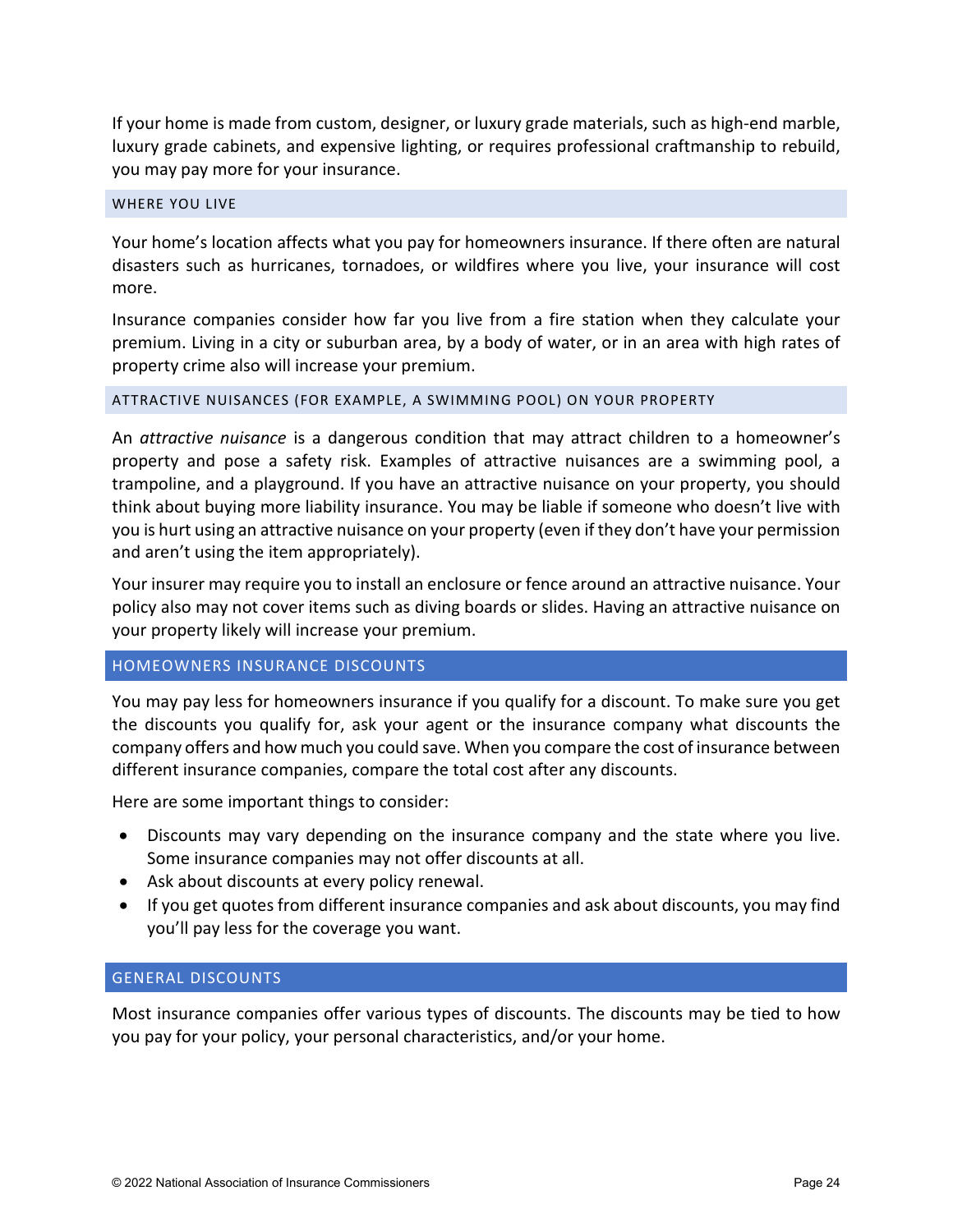#### ADVANCE PURCHASE

You may get an Advance Purchase Discount if you shop for your homeowners insurance policy before the renewal date. Some insurance companies may give you a discount if you give them seven to ten days' notice before you switch your homeowners insurance to their company.

## PURCHASING AND PAYMENT

Some insurance companies offer discounts if you pay for the full year of insurance in advance, sign up for electronic payment, or are a new customer. If you agree to electronic communication instead of paper documents,

## **MULTIPLE POLICIES**

Insurance companies may offer discounts if you have your auto and homeowners insurance with the same insurance company. This is known as bundling or home/auto packages.

## DISCOUNTS SPECIFIC TO YOU AND YOUR POLICY

Insurance companies may look at information about each homeowner on the policy to decide which discounts to offer.

## **CLAIM FREE**

Insurance companies may offer a discount if you haven't filed any claims or if you haven't filed a claim for a certain number of years. Insurers have different guidelines, so ask your agent or insurance company if they offer this discount.

#### **PRIOR INSURANCE**

This discount may be available to new policyholders. It's based on the number of years you were continuously insured by your previous insurance company.

#### **BEING MARRIED OR WIDOWED**

Your insurance company may offer a discount if you're married or widowed. If either applies to you, ask your agent or insurance company about a discount.

#### **RETIREMENT DISCOUNT**

Some insurance companies offer a discount to retired people. They tend to spend more time at home and will be alerted quickly to emergencies such as fire, water leaks, or burglary.

#### **NON-SMOKER DISCOUNT**

Smoking in the home may increase the risk of fire so some insurance companies offer a nonsmoker discount.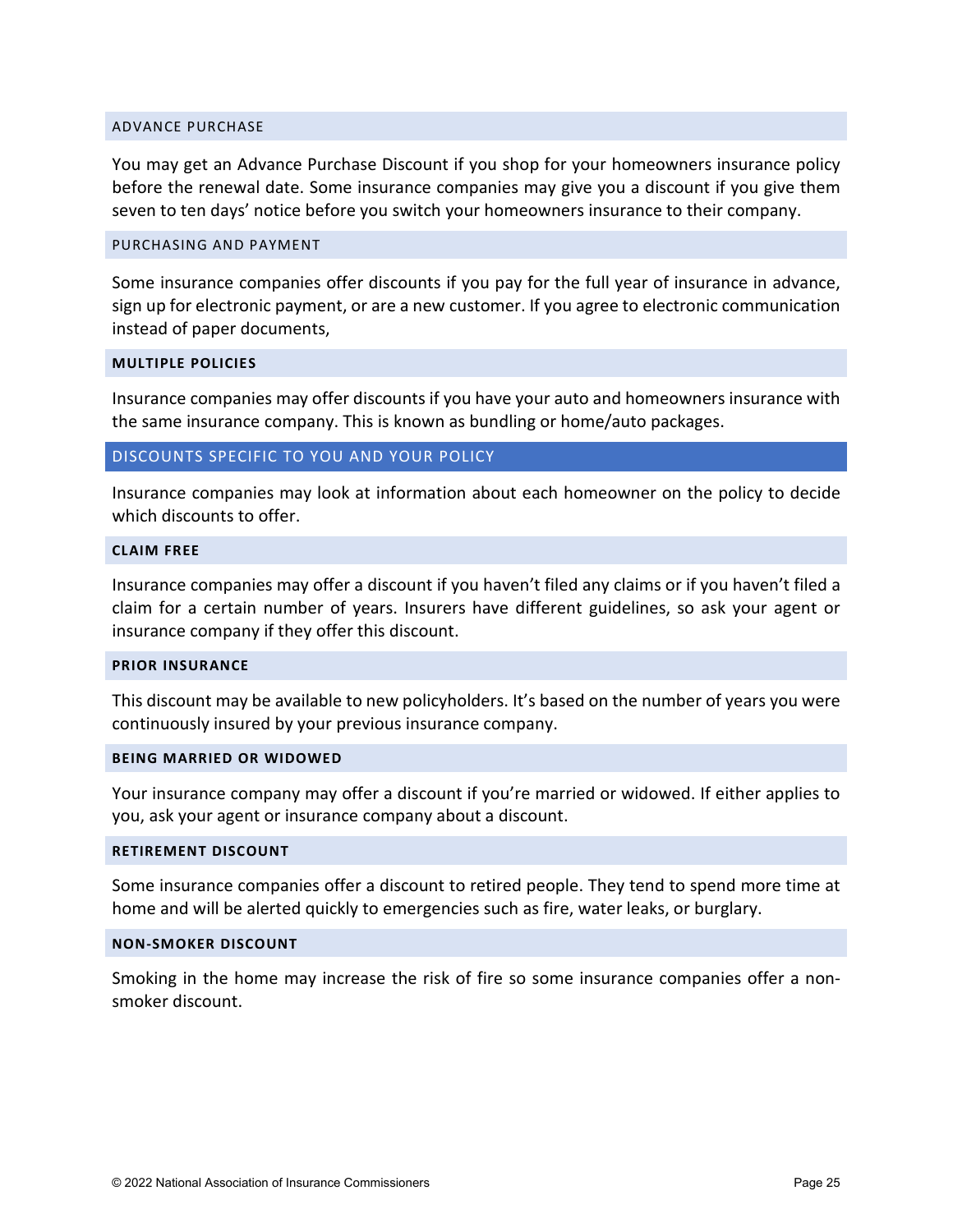## **GROUP MEMBERSHIPS**

#### MILITARY

Some insurance companies offer a discount to active, retired, reserve, and honorably discharged members of the military (and often their family members). This discount isn't available in all states. Ask your agent or insurance company if this discount is available to you.

#### ASSOCIATIONS

Some insurance companies offer a discount if you're a member of an organization, such as an alumni or professional association or a union.

#### **OCCUPATION**

Some insurance companies offer a discount to people who hold certain jobs, such as first responders, teachers, and nurses.

**LOYALTY (5-10 YEARS OR MORE)**

Some insurance companies offer discounts if you:

- Renew your policy for a specified number of years
- No longer live with your parents, but keep the same insurance company

#### **REPLACEMENT COST**

If you insure your home for 100% of the cost to replace it, you might be eligible for a discount.

## DISCOUNTS RELATING TO YOUR HOME

#### **AGE OF HOME**

If your home is less than 10 years old, insurance companies may offer you a discount.

## **CONSTRUCTION TYPE**

If your home is built from materials such as brick, stucco, metal, or concrete, you may be eligible for a discount.

## **NEW OR RENOVATED HOME DISCOUNT**

If you bought a new home or a renovated home with upgraded electrical or plumbing, you may be eligible for a discount.

#### **ROOF AGE DISCOUNT**

Some insurance companies give a discount based on the age of your roof. If your home has a newer roof, or an impact-resistant roof, you may qualify for a discount.